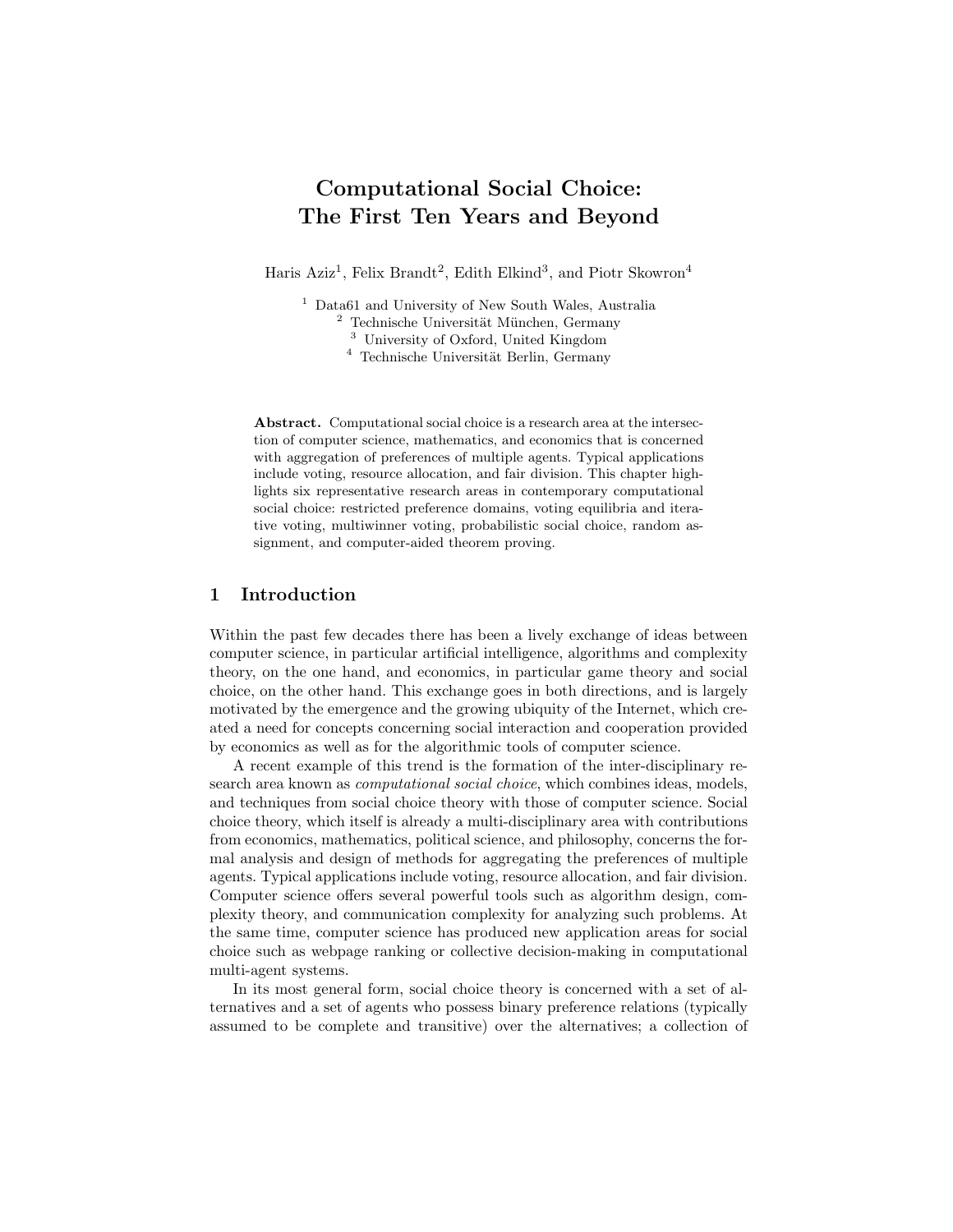agents' preference relations is called a preference profile. Problems of interest then include how to define (and find) a collective choice in form of a set of alternatives, a ranking of alternatives, or a lottery over alternatives that appropriately reflect the agents' individual preferences. Collective outcomes and aggregation functions that return these outcomes are usually evaluated and compared by verifying whether they satisfy desirable properties, so-called axioms. Classic results in social choice—the most famous of which is certainly Arrow's impossibility theorem [\[2\]](#page-10-0)—have shown the incompatibility of certain sets of axioms, or characterized specific aggregation functions in terms of axioms they satisfy.

Most subareas of social choice (e.g., coalition formation, matching markets, and fair division) can be obtained as special cases of the general model described above by imposing structure on the set of alternatives and restricting the domain of preference relations accordingly. For example, in assignment problems, the goal is to find a fair and efficient assignment of objects to agents based on the agents' preferences over objects. To cast an assignment problem as a social choice problem, we let the set of alternatives be the set of all possible allocations and postulate that agents are indifferent among all allocations in which they receive the same object. This conceptual insight is useful because it sometimes allows the transfer of positive results from superdomains to subdomains and that of negative results from subdomains to superdomains. However, most statements require a specific analysis of the domain in question and are often based on axioms that can only be meaningfully defined within this domain. Moreover, computational statements usually do not carry over from one domain to another due to the different representations.

Initial results in computational social choice focused on the computational complexity of aggregation functions that were proposed in the social choice literature. For example, it was shown that computing Kemeny's rule, which returns collective consensus rankings and satisfies many desirable axioms, is NP-hard [\[23\]](#page-11-0), and deciding whether a given alternative is on top of a consensus ranking is  $\Theta_2^p$ -complete [\[85\]](#page-15-0). This and similar hardness results were followed by the analysis of heuristics, approximation algorithms, and fixed-parameter tractable algorithms for these problems. At the same time, new interesting computational problems concerning various ways of manipulating the election outcome were defined and investigated. Here, computational hardness is desirable and meant to serve as a shield against strategic behavior [see, e.g., [72,](#page-14-0) [70,](#page-14-1) [55,](#page-13-0) [71\]](#page-14-2). The contributions of contemporary computational social choice go far beyond purely algorithmic questions, and it has been claimed that computational social choice has revitalized the entire field of social choice theory. For instance, a recent result in computational social choice resolved a long-standing open problem in the cake cutting literature: Aziz and Mackenzie [\[6\]](#page-11-1) proposed the first envy-free cake cutting protocol that requires a bounded number of queries and cuts. Even though the number of cuts is astronomically large, this result is surprising be-cause experts believed that no such protocol exists.<sup>[5](#page-1-0)</sup>

<span id="page-1-0"></span><sup>&</sup>lt;sup>5</sup> The number of cuts is upper bounded by  $n^{n^{n^{n^n}}}$  where *n* is the number of agents.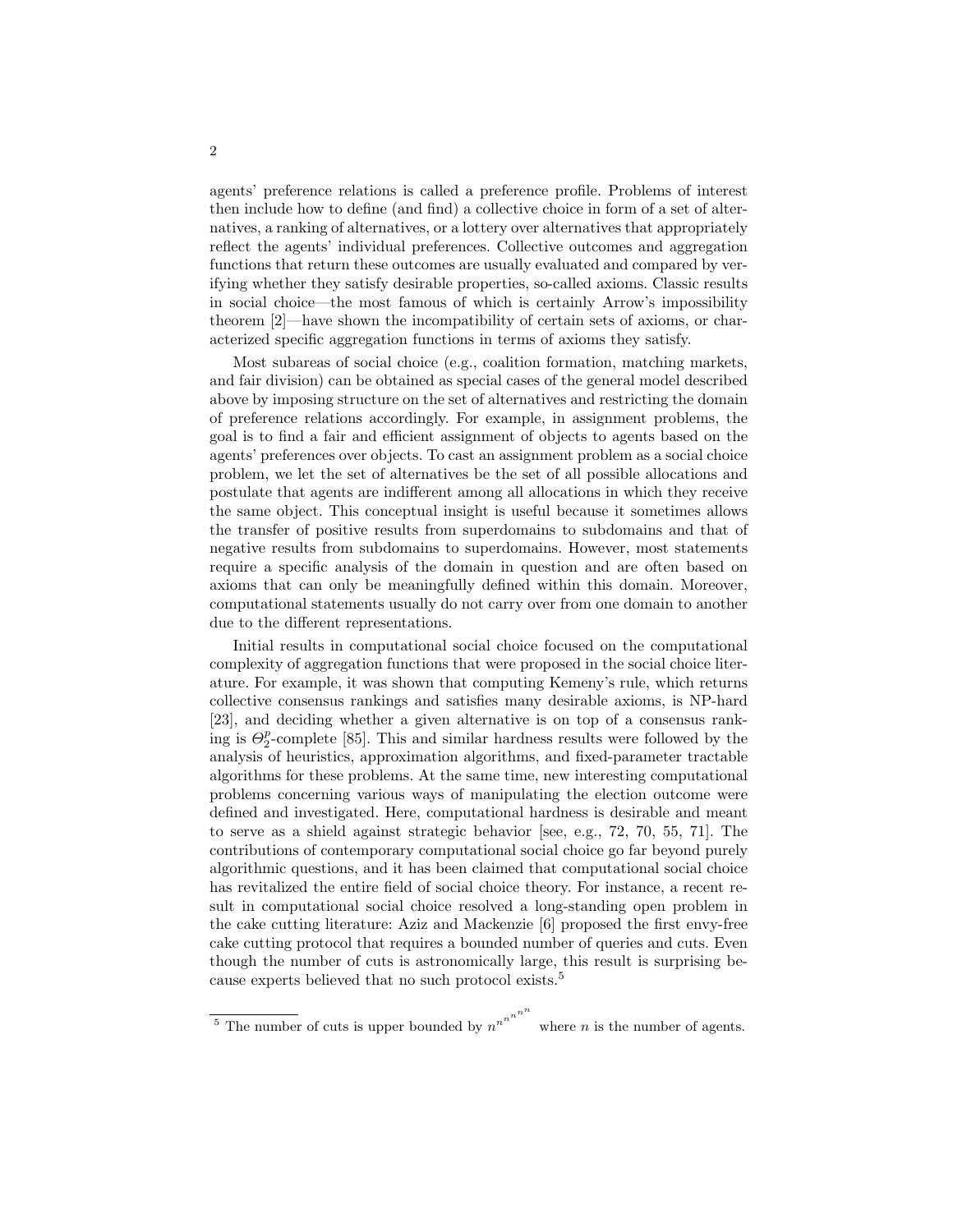Computational social choice is much too broad to be covered in its entirety in this chapter. We will therefore discuss a handful of new exciting research directions within computational social choice that have not been comprehensively addressed so far and that we consider to be particularly promising: restricted preference domains, voting equilibria and iterative voting, multiwinner voting, probabilistic social choice, random assignment, and computer-aided theorem proving.

## <span id="page-2-0"></span>2 Restricted Preference Domains

It is well known that when we aggregate the preferences of a group of agents by taking a majority vote over each pair of alternatives, we cannot ensure a rational outcome: the collective preference relation may fail to be transitive even if individual preferences are. This observation goes back to Condorcet (1785), and can be seen as the root cause for many impossibility results such as those of Arrow [\[2\]](#page-10-0) or Gibbard [\[82\]](#page-15-1) and Satterthwaite [\[120\]](#page-17-0).

Black [\[26\]](#page-12-0) was the first to observe that this issue does not arise if the voters' preferences are essentially one-dimensional: he defined the domain of singlepeaked preferences and showed that for preference profiles that belong to this domain, the majority preference relation is necessarily transitive for an odd number of voters; this implies the existence of a Condorcet winner (an alternative that is preferred to every other alternative by a majority of voters). Informally, a preference profile is said to be single-peaked if the alternatives can be ordered on a line so that each voter has a favorite point (peak) on this line and his affinity for the alternatives declines as one moves away from the peak in either direction.

Single-peaked preferences have received a considerable amount of attention from social choice researchers since Black's pioneering work [e.g., [100\]](#page-16-0). More recently, it has been observed that restricting attention to such preferences can also simplify many problems in computational social choice. For instance, there are several voting rules that return a Condorcet winner whenever it exists and otherwise have to solve an NP-hard optimization problem. For any such rule computing the winner is easy if the number of voters is odd and their preferences are single-peaked: by Black's result, we can simply return the Condorcet winner. For some of these rules, further effort yields polynomial-time algorithms for single-peaked profiles with an even number of voters [\[39\]](#page-12-1). The single-peaked ordering of the alternatives can also be used as a basis for a dynamic program; intuitively, one proceeds by computing a partial solution for each prefix of the alternative ordering. This approach leads, e.g., to a polynomial-time algorithm for computing the outcome of the Chamberlin–Courant multiwinner voting rule (see Section [4\)](#page-4-0) for single-peaked profiles [\[24\]](#page-12-2). In recent years, many other computational social choice problems were shown to become easier for single-peaked preferences: examples include various forms of strategic behavior in elections [see, e.g., [74,](#page-14-3) [75\]](#page-14-4) and preference elicitation [\[52\]](#page-13-1). Some of these easiness results extend to preference profiles that are nearly single-peaked, i.e., can be made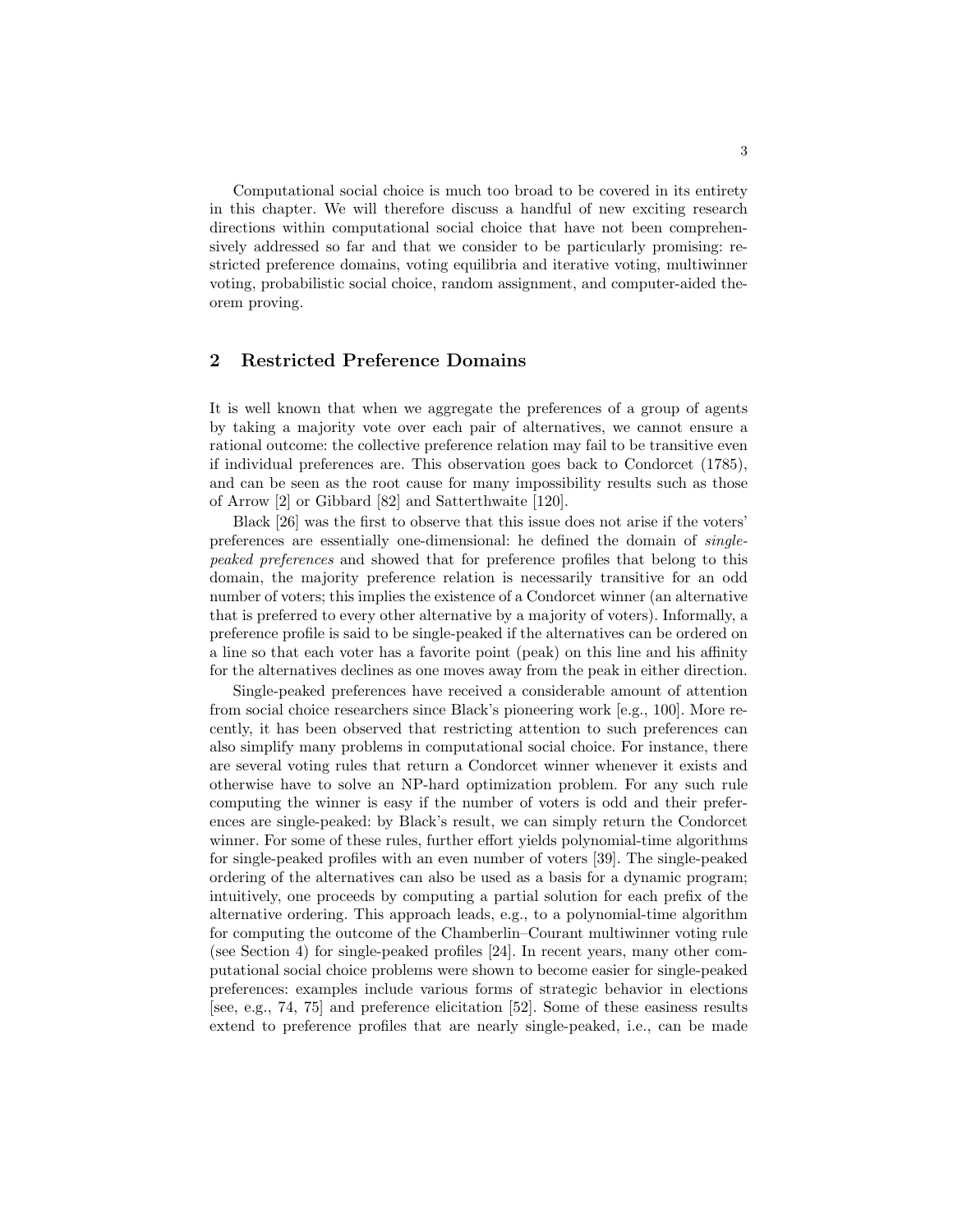single-peaked by a small number of modifications (such as deleting a few voters or collapsing or swapping a few alternatives) [see, e.g., [56,](#page-13-2) [57,](#page-13-3) [75,](#page-14-4) [134\]](#page-18-0).

In single-peaked profiles, alternatives can be positioned on a line in a way that respects the voters' preferences. We can also obtain positive algorithmic results if alternatives can be mapped to a tree [\[137,](#page-18-1) [109\]](#page-16-1) or a cycle [\[110\]](#page-16-2). Another approach is based on ordering voters rather than alternatives; the resulting domain of single-crossing preferences also admits efficient algorithms for a number of problems that are otherwise computationally hard [see, e.g., [125,](#page-17-1) [95\]](#page-15-2).

An interesting class of algorithmic problems associated with restricted preference domains is to determine whether a given profile belongs to a particular domain. For single-peaked and single-crossing preferences, these problems admit efficient algorithms [\[59\]](#page-13-4) as well as elegant characterizations in terms of forbidden substructures [\[21,](#page-11-2) [44\]](#page-13-5). By contrast, for trees, the complexity depends on whether we are satisfied with any tree, in which case there is an efficient algorithm [\[130\]](#page-17-2), or whether we want to construct a tree that satisfies additional constraints, in which case the answer depends on the nature of the constraints [\[109\]](#page-16-1). A related question is whether voters and alternatives can be embedded into a d-dimensional space so that the preferences are driven by distances: for  $d = 1$  the existence of such an embedding can be determined in polynomial time [\[59\]](#page-13-4), but for  $d > 1$  this problem is equivalent to the existential theory of reals (and thus, in particular, NP-hard) [\[107\]](#page-16-3). It is also hard to determine whether a preference profile is close to being single-peaked or single-crossing for many distance measures (with some notable exceptions) [\[57,](#page-13-3) [45,](#page-13-6) [69\]](#page-14-5).

A more extensive survey of recent computational results for restricted domains is provided by Elkind et al. [\[66\]](#page-14-6).

# 3 Voting Equilibria and Iterative Voting

In many voting scenarios, a voter or a group of voters can alter an election outcome to their benefit by misrepresenting their preferences; indeed, no reasonable voting rule is immune to this problem [\[82,](#page-15-1) [120\]](#page-17-0). As a consequence, understanding the complexity of finding a manipulative vote under various voting rules has been a prominent research topic in computational social choice since the inception of the area (see, e.g., the survey by [Conitzer and Walsh](#page-13-0) [\[55\]](#page-13-0)). However, the standard setting of voting manipulation assumes that only some of the voters are strategic, and the interests of all strategic voters are aligned.

When *all* voters act strategically, it is natural to assume that their behavior is governed by a game-theoretic solution concept, such as Nash equilibrium. However, it is not easy to identify an appropriate solution concept: voting games rarely admit dominant strategies, and they often have many Nash equilibria. For instance, under plurality voting with at least three voters, the situation where all voters vote for the same alternative is a Nash equilibrium, even if this alternative is universally hated, as no voter can unilaterally change the election outcome.

One can eliminate some of these equilibria by assuming that, in addition to preferences over alternatives, voters also have secondary preferences: e.g., they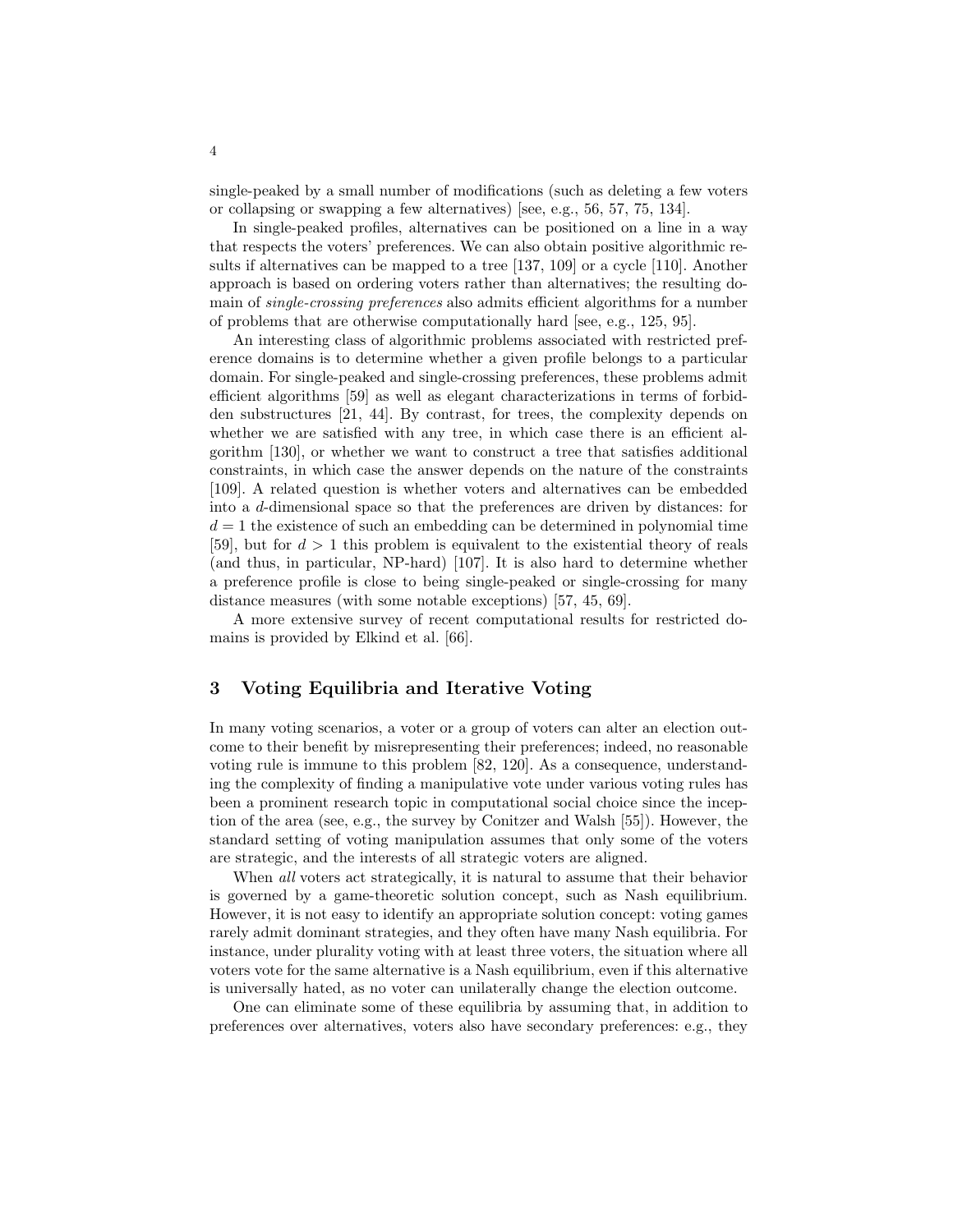may prefer not to lie unless a lie is clearly beneficial (such voters are called truthbiased), or they may prefer not to participate at all if their vote cannot influence the election outcome (such voters are called  $lazy)$ ). Either assumption eliminates many unrealistic Nash equilibria; the properties of the surviving equilibria and their computational complexity have been investigated by a number of authors [\[129,](#page-17-3) [103,](#page-16-4) [62,](#page-14-7) [63\]](#page-14-8). Another useful technique to get rid of many of the unintuitive outcomes is to focus on trembling-hand Nash equilibria [\[106\]](#page-16-5).

An alternative approach is to move away from the assumption that all voters submit their ballots simultaneously. For instance, one can consider settings where voters submit their ballots one by one; the appropriate solution concept is then subgame-perfect Nash equilibrium [\[133,](#page-18-2) [58\]](#page-13-7). Alternatively, one can consider dynamic mechanisms, where voters take turns changing their ballots in response to the observed outcome, until no voter has an incentive to make a change: this line of work was initiated by Meir et al. [\[97\]](#page-16-6), who focused on better/best-response dynamics of plurality voting, and has been subsequently extended to other voting rules [see, e.g., [116,](#page-17-4) [84,](#page-15-3) [104,](#page-16-7) [93\]](#page-15-4). Convergence and complexity of iterative voting depends on whether voters get to observe the full set of current ballots or just some aggregated information about the ballot profile [\[115,](#page-17-5) [68,](#page-14-9) [98\]](#page-16-8), whether voters compute their best responses at each step, or may use other heuristics [\[84,](#page-15-3) [105\]](#page-16-9), and whether voters exhibit secondary preferences, such as laziness or truth bias [\[113\]](#page-16-10); see the recent survey by Meir [\[96\]](#page-16-11).

## <span id="page-4-0"></span>4 Multiwinner Voting

In multiwinner voting, the goal is to select not just a single winner, but a fixedsize set of winners (a committee). Multiwinner voting has a diverse set of applications, which include electing parliaments, shortlisting candidates for a job, selecting locations for public facilities, or deciding which products to advertise to customers. As a consequence, there is a wide variety of multiwinner voting rules, and the research challenge is to formulate desirable properties (axioms) for such rules so as to decide which rules are more suitable for each application, as well as to develop efficient algorithms for computing the outputs of such rules.

Multiwinner voting rules can be broadly classified according to their inputs; while most of the research so far focused on rules where voters have to rank the alternatives, there is also a substantial body of work on multiwinner rules that merely ask each voter to indicate which alternatives they approve.

For ranked ballots, an important class of multiwinner rules is that of committee scoring rules [\[65\]](#page-14-10), which can be seen as analogues of the classic single-winner scoring rules. In more detail, under single-winner scoring rules, each voter assigns a certain number of points to each alternative, based on that alternative's position in her ranking. A typical example is the Borda rule: the Borda score assigned by voter v to alternative c is given by  $m - j$ , where j is the position of c in v's ranking and m is the number of alternatives; the winner(s) are the alternatives with the highest total Borda score (summed over all voters). Similarly, under committee scoring rules, each voter assigns a score to each committee,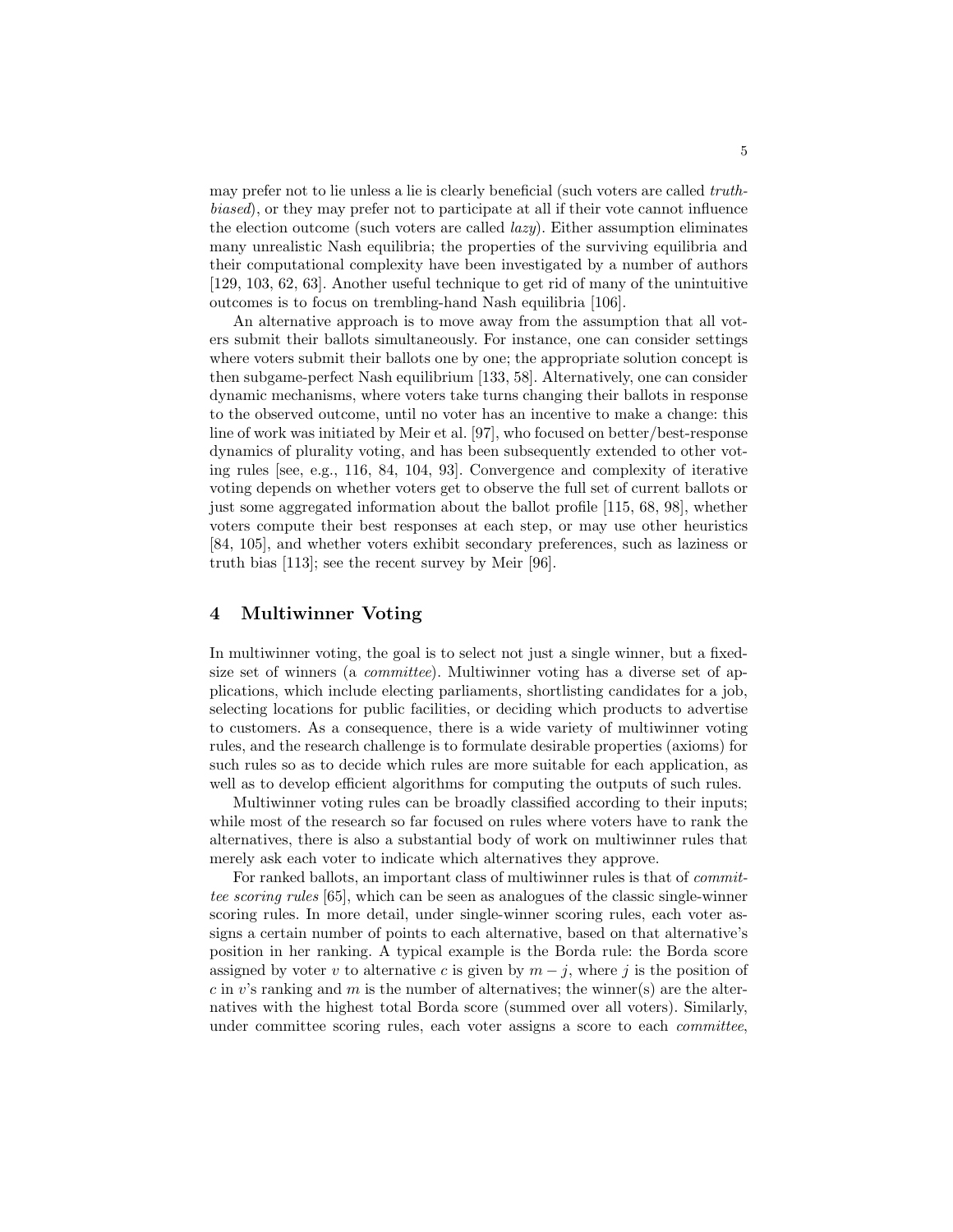based on the set of positions of committee members in her preference order. For instance, the score that voter  $v$  assigns to a committee  $S$  can be the sum of Borda scores of all members of  $S$ , or the Borda score of  $v$ 's most preferred member of  $S$ ; under the former approach, the winning size-k committee consists of k alternatives with the highest Borda score, and under the latter approach we get the well-known Chamberlin–Courant rule [\[50\]](#page-13-8).

An alternative approach is based on extending Condorcet's principle to the multiwinner setting. There are several ways to implement this idea: one can directly compare committees and ask for a committee that is preferred to every other committee by a majority of voters, or one can compare committees and individual alternatives, and require that each committee member is preferred to each non-member by a majority of voters [\[80,](#page-15-5) [114,](#page-16-12) [22\]](#page-11-3), or, alternatively, that no 'large' group of voters prefers a non-member of the committee to each committee member [\[61,](#page-14-11) [20\]](#page-11-4). Yet another class of voting rules, which includes the popular single transferable vote rule, is based on iteratively adding alternatives to the committee and removing or reweighting the voters who approve these alternatives. The seemingly simpler setting of multiwinner voting with approval ballots also admits a variety of interesting voting rules; in fact, there are sophisticated approval-based multiwinner rules that date back to 19th century such as those due to Thiele and Phragmen. This area also has connections to the literature on apportionment [\[46\]](#page-13-9).

Unfortunately, for many appealing multiwinner rules it is NP-hard to find a winning committee [\[92,](#page-15-6) [112,](#page-16-13) [94,](#page-15-7) [15,](#page-11-5) [126\]](#page-17-6). To circumvent these hardness results, researchers have developed approximation algorithms and used techniques of fixed-parameter tractability [see, e.g., [94,](#page-15-7) [24,](#page-12-2) [48,](#page-13-10) [124,](#page-17-7) [126\]](#page-17-6); also, it has been shown that many multiwinner voting rules become easier when voters' preferences belong to a restricted domain (see Section [2\)](#page-2-0) [\[24,](#page-12-2) [125,](#page-17-1) [137,](#page-18-1) [60,](#page-13-11) [110,](#page-16-2) [108\]](#page-16-14).

Computational social choice researchers have also contributed to understanding multiwinner voting rules from a normative perspective. For ranked ballots, Elkind et al. [\[65\]](#page-14-10) put together a list of prominent multiwinner rules, formulated a number of desirable properties of such rules, and determined which of the rules in their list satisfied each property. Interestingly, they observed that an approximation algorithm for an NP-hard voting rule, when interpreted as a voting rule in its own right, may perform better according to these criteria than the rule it was meant to approximate; this is the case, for instance, for the Greedy Monroe rule of Skowron et al. [\[124\]](#page-17-7). For approval-based ballots, the justified representation axiom and its extensions have been used to explain some features of the important Proportional Approval Voting (PAV) rule [\[19,](#page-11-6) [119\]](#page-17-8). The class of committee scoring rules discussed in the beginning of this section was shown to admit an axiomatic characterization [\[127\]](#page-17-9) that is reminiscent of Young's famous characterization of single-winner scoring rules [\[136\]](#page-18-3); the structure of this class and axiomatic properties of individual rules within this class are a subject of ongoing research [see, e.g.,  $126$ ,  $76$ ,  $77$ ,  $64$ ,  $123$ ,  $49$ ]. We refer the reader to the recent survey by [Faliszewski et al.](#page-15-8) [\[78\]](#page-15-8) for further details on axiomatic and computational properties of multiwinner rules.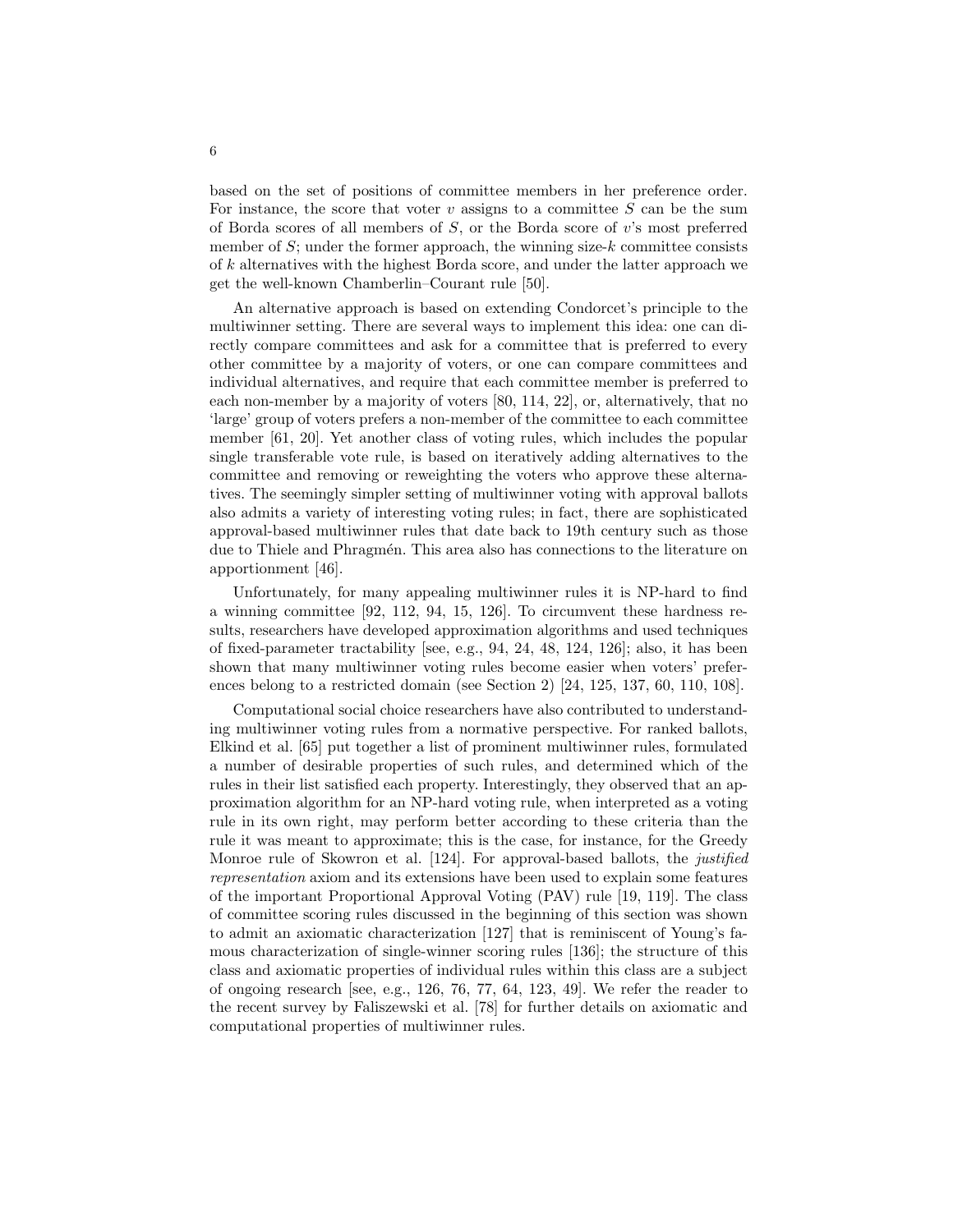## <span id="page-6-0"></span>5 Probabilistic Social Choice

Randomization plays an important role in social choice theory. It is easily seen that deterministically picking a single winner is at variance with basic fairness principles (for example, when there are two alternatives and two voters such that each voter prefers a different alternative). In the past few years, there has been refreshed interest in voting rules that return probability distributions over alternatives (so-called lotteries) [e.g., [11,](#page-11-7) [13,](#page-11-8) [14,](#page-11-9) [34,](#page-12-3) [31,](#page-12-4) [32\]](#page-12-5). Often, the outcomes of these rules can also be interpreted as fractional shares of the alternatives.

Randomization may provide a way to circumvent classic impossibility results because the design space of probabilistic voting rules is much richer than that of deterministic ones. Since it is impractical to ask voters for their complete preferences over all lotteries, a common approach is to systematically extend preferences over alternatives to (possibly incomplete) preferences over lotteries via so-called preference extensions. There are various sensible preference extensions, which in turn lead to different generalizations of standard properties such as strategyproofness (no voter is better off by misrepresenting his preferences) and Pareto efficiency (no voter can be made better off without making another one worse off). A very influential preference extension is based on first-order stochastic dominance  $(SD)$ . According to this extension, lottery p is preferred to lottery q if and only if, for every alternative x, the probability that  $p$  selects an alternative that is at least as good as  $x$  is greater or equal than the probability that q selects such an alternative. Equivalently,  $p$  is preferred to  $q$  if and only if, for every utility function consistent with the preferences over alternatives,  $p$  yields at least as much expected utility as  $q$ . A series of increasingly difficult theorems has recently culminated in a sweeping computer-aided impossibility, showing that there is no randomized rule that simultaneously satisfies SD-efficiency and weak SD-strategyproofness [\[32,](#page-12-5) see also Section [7\]](#page-9-0).

Of course, every set-valued voting rule can be straightforwardly turned into a randomized rule by returning the uniform lottery over all winners. Randomization, however, allows for more elaborate rules that satisfy properties unmatched by deterministic rules. Particularly noteworthy in this context are random serial dictatorship (RSD) and maximal lotteries (ML).

RSD is defined by picking a sequence of the voters uniformly at random and then invoking serial dictatorship where voters proceed in a sequence, and each voter narrows down the set of alternatives by picking his most preferred alternatives among the ones selected by previous voters. RSD enjoys strong SD-strategyproofness, but violates SD-efficiency. It is often used in the domain of assignment where it is also referred to as random priority (see Section [6\)](#page-7-0). While implementing RSD by uniformly selecting a sequence of agents and then running serial dictatorship is straightforward, it was shown that computing the resulting RSD probabilities is  $#P$ -complete [\[10\]](#page-11-10), but fixed parameter tractable for parameters such as the number of voters or the number of alternatives [\[7\]](#page-11-11).

ML is defined as the rule that returns all lotteries that are at least as good as any other lottery in a well-defined way. Maximal lotteries can thus be viewed as a probabilistic generalization of the notion of a Condorcet winner. However, in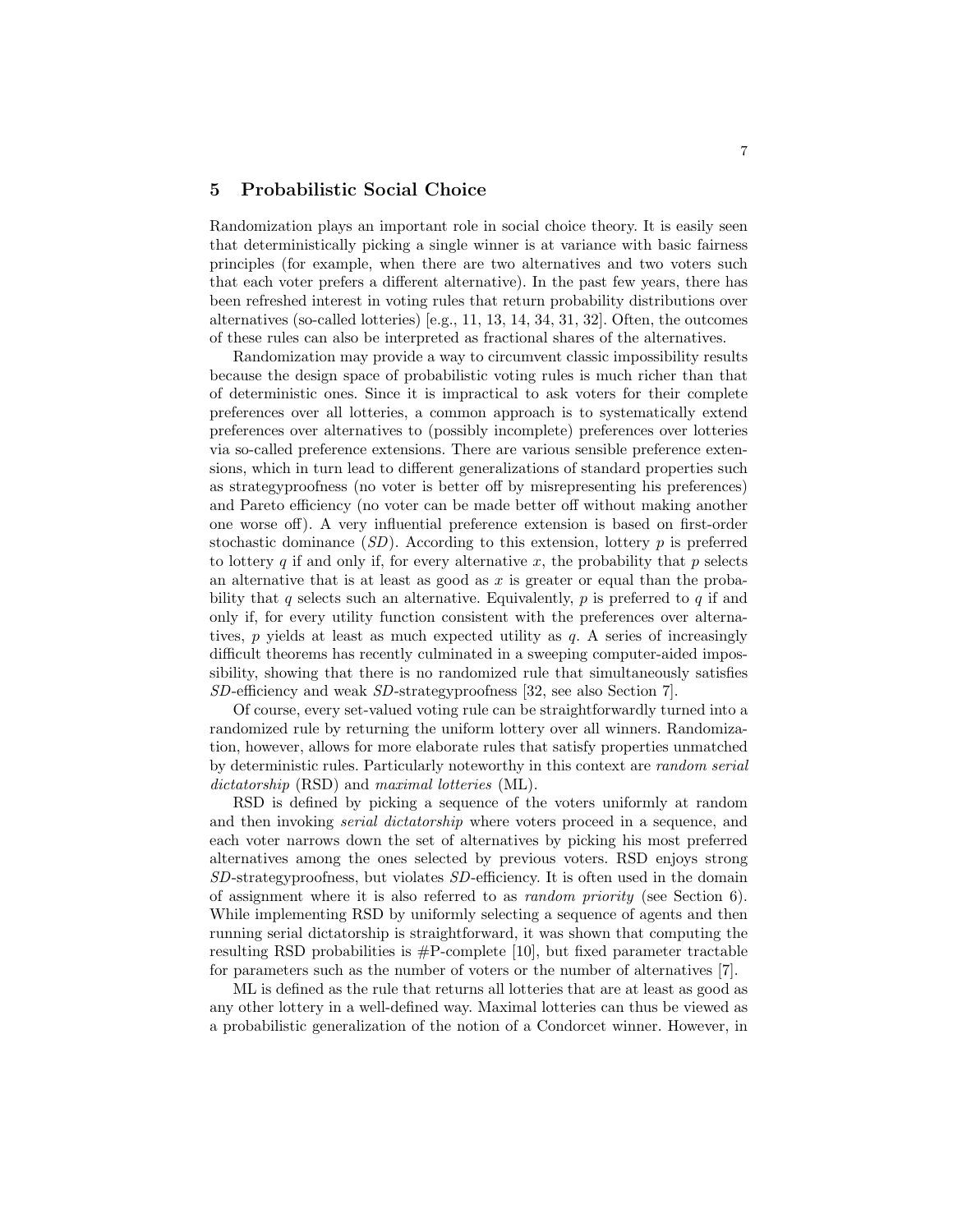contrast to deterministic Condorcet winners which often fail to exist, existence of maximal lotteries is guaranteed by the Minimax Theorem. ML satisfies a very strong notion of efficiency (stronger than SD-efficiency), but fails to be even weakly SD-strategyproof. Maximal lotteries are equivalent to mixed maximin strategies in a symmetric zero-sum game induced by the voters' preferences and can be computed in polynomial time via linear programming. ML has been characterized as the only randomized voting rule that satisfies two fairly natural consistency conditions and it has been repeatedly recommended for practical use [see  $33$ ].<sup>[6](#page-7-1)</sup>

Other computational work on probabilistic social choice deals with establishing hardness of manipulation via randomization [e.g., [54,](#page-13-13) [102,](#page-16-15) [132\]](#page-17-11), approximating deterministic voting rules [e.g., [111,](#page-16-16) [25,](#page-12-7) [122\]](#page-17-12), defining new randomized rules [e.g., [4,](#page-10-1) [8\]](#page-11-12), and measuring the worst-case utilitarian performance of randomized voting rules [e.g., [1\]](#page-10-2). A more comprehensive overview of recent trends in probabilistic social choice is provided by Brandt [\[36\]](#page-12-8).

#### <span id="page-7-0"></span>6 Random Assignment

Random assignment is concerned with the probabilistic assignment of m objects to n agents. Each agent specifies transitive and complete preferences over the objects, and the goal is to allocate the objects among the agents in a fair, efficient, and strategyproof manner. When fairly assigning indivisible objects, randomization is necessary in order to satisfy agents with identical preferences. Possible applications include assigning dormitories to students, jobs to applicants, rooms to housemates, processor time slots to jobs, parking spaces to employees, offices to workers, kidneys to patients, etc.

For simplicity, it is often assumed that  $m = n$ , that each agent has demand for exactly one object (unit demand), and that individual preferences are strict. A random assignment is a probability distribution over deterministic assignments and can be represented by a matrix that specifies, for each agent and each object, the probability with which the agent receives the object. The matrix is bistochastic, which means that all row sums and all column sums are equal to 1.[7](#page-7-2) A random assignment rule maps each preference profile to a random assignment. It is assumed that agents are only concerned about their individual random assignment, given by the corresponding row of the bistochastic matrix. In order to reason about the axiomatic properties of random assignments and random assignment rules, preferences over objects can be extended to preferences over lotteries just as described in Section [5.](#page-6-0) It is then possible to define efficiency, strategyproofness, and envy-freeness (no agent prefers another agent's random assignment) based on the SD preference extension. Bogomolnaia and Moulin [\[29\]](#page-12-9) have shown that no random assignment rule satisfies SD-efficiency, strong

<span id="page-7-1"></span> $6$  ML is one of several voting rules used by the online voting tool Pnyx ([https://](https://pnyx.dss.in.tum.de) [pnyx.dss.in.tum.de](https://pnyx.dss.in.tum.de)).

<span id="page-7-2"></span> $7 \text{ By}$  the *Birkhoff-von Neumann Theorem*, any random assignment can be represented by a (not necessarily unique) convex combination over discrete assignments.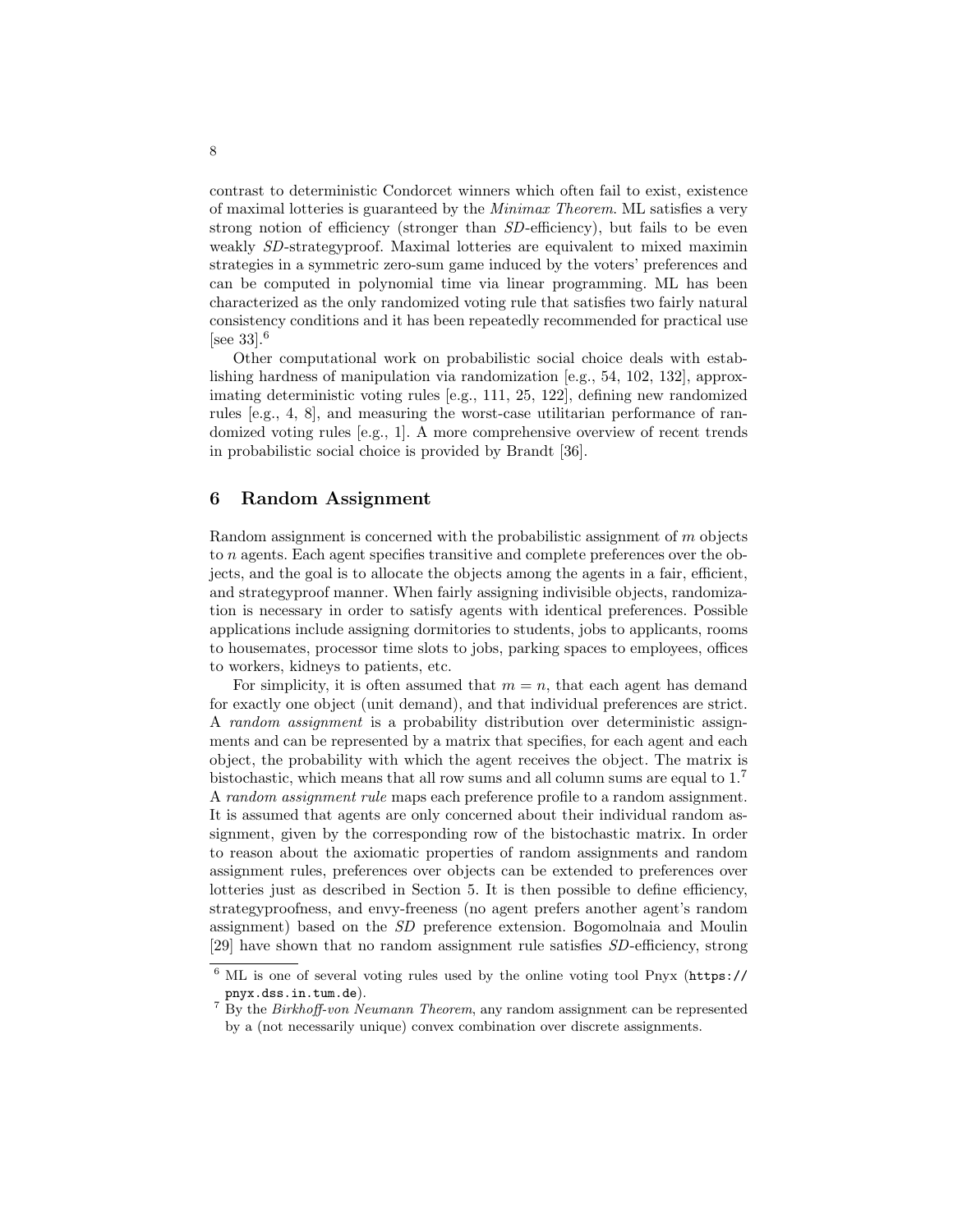SD-strategyproofness and equal treatments of equals (agents with identical preferences receive identical individual random assignments), even when individual preferences are strict. The tradeoff among these properties is the subject of ongoing research [e.g., [5,](#page-10-3) [99\]](#page-16-17).

RSD, as described in Section [5,](#page-6-0) has a particularly natural interpretation in random assignment: a sequence of agents is picked uniformly at random and then one agent after another picks his most preferred of the remaining objects. RSD inherits strategyproofness from the more general voting domain, but still violates SD-efficiency and only satisfies a weak notion of SD-envy-freeness. The computational properties of RSD mentioned in Section [5](#page-6-0) also hold within the domain of assignment [\[10,](#page-11-10) [7,](#page-11-11) [118\]](#page-17-13).

A well-studied alternative to RSD is the probabilistic serial (PS) rule, which is SD-efficient, strongly SD-envy-free, and weakly SD-strategyproof (as long as individual preferences are strict).<sup>[8](#page-8-0)</sup> Under  $PS$ , agents 'eat' the most preferred available object at an equal rate until all objects are consumed. When a most preferred object is completely consumed, agents eat their next most preferred object that is still available. The fraction of any object consumed by an agent is the probability of the agent receiving that object. There have been a number of appealing axiomatic characterizations of PS using SD-efficiency, SD-envy-freeness, and additional properties [\[28,](#page-12-10) [131,](#page-17-14) [27\]](#page-12-11). Furthermore, PS has been extended in a number of ways [e.g., [88,](#page-15-9) [135,](#page-18-4) [3,](#page-10-4) [47,](#page-13-14) [121\]](#page-17-15). In particular, there is a natural extension to the more general case of multi-unit demand [\[29,](#page-12-9) [91,](#page-15-10) [86\]](#page-15-11). Just as in the case of ties in the preferences, weak SD-strategyproofness breaks down when allowing multi-unit demand. However, it has been shown that the problem of manipulating PS to increase one's expected utility is NP-hard [\[16\]](#page-11-13).

Maximal lotteries, as described in Section [5,](#page-6-0) are known as popular random assignments within the domain of assignment [\[89,](#page-15-12) [12\]](#page-11-14). In contrast to the voting domain, however, popular random assignments are rarely unique and popularity can be seen as a property of random assignment rules rather than a rule by itself. In this sense, popularity is stronger than SD-efficiency and it is violated by both RSD and PS. Moreover, popularity has been shown to be incompatible with each of weak SD-strategyproofness and weak SD-envy-freeness [\[42\]](#page-13-15). Kavitha et al. [\[89\]](#page-15-12) have shown that popular random assignments can be computed in polynomial time via linear programming.

Apart from examining existing rules, the structure and computational complexity of efficiency notions constitutes an interesting research area [\[14,](#page-11-9) [17\]](#page-11-15). There is a close connection between probabilistic assignment of indivisible objects and deterministic allocation of divisible objects [see, e.g., [9\]](#page-11-16). Other recent work has focused on theoretically and experimentally analyzing the performance of random assignment rules [e.g., [79,](#page-15-13) [87,](#page-15-14) [18\]](#page-11-17) and extending the model to allow for other richer features such as incorporating side constraints [\[47\]](#page-13-14), priorities of objects over agents [\[90\]](#page-15-15), endowments [\[3\]](#page-10-4), or optional participation [\[35\]](#page-12-12).

<span id="page-8-0"></span><sup>8</sup> No rule satisfies these conditions when ties are allowed in the agents' preferences [\[88\]](#page-15-9).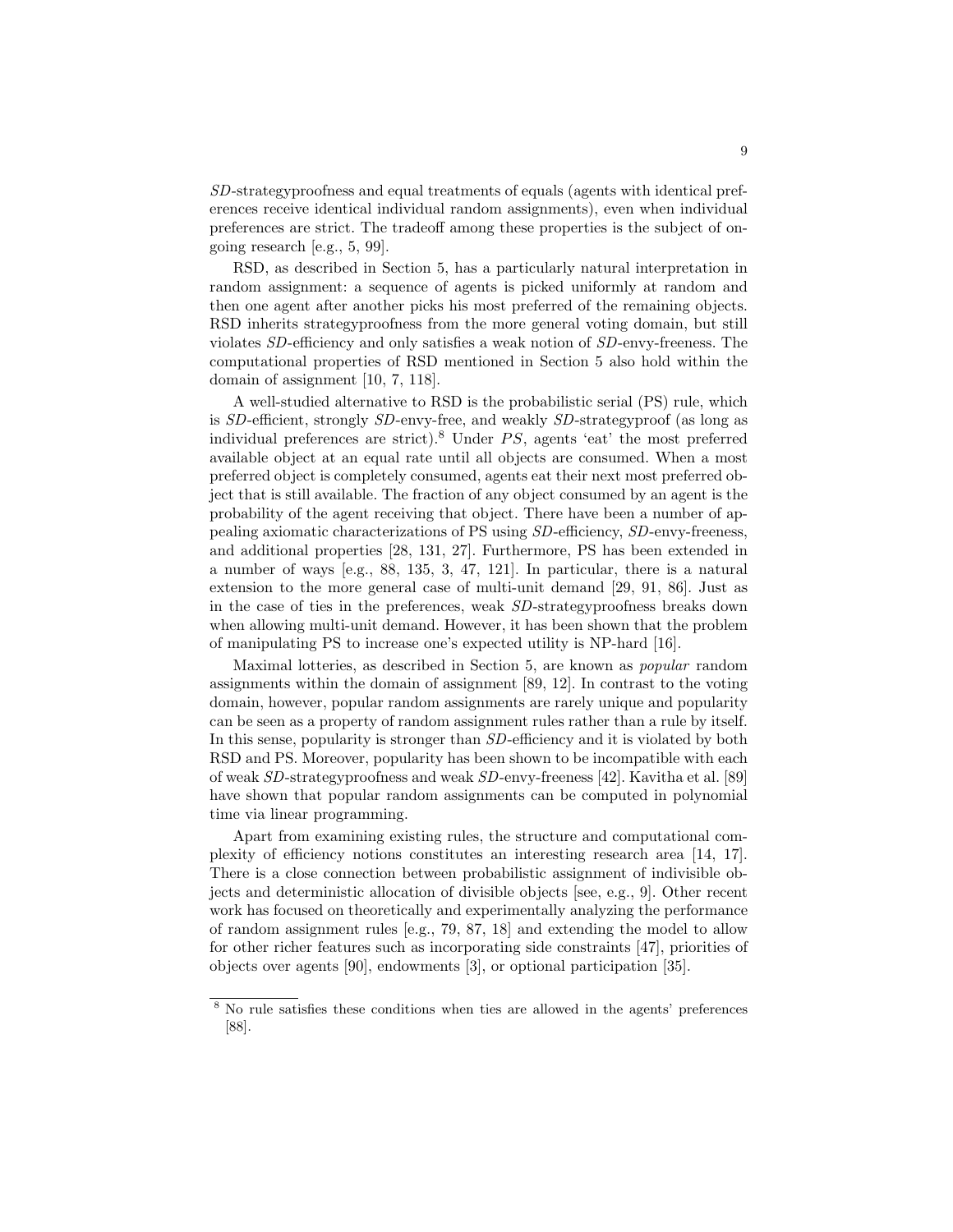## <span id="page-9-0"></span>7 Computer-aided Theorem Proving

Due to its rigorous axiomatic foundation and its emphasis on impossibility results, social choice theory is particularly well-suited for computer-aided theorem proving techniques. Apart from work that is directed towards formalizing and verifying existing results [see, e.g., [101,](#page-16-18) [83\]](#page-15-16), a number of recent papers have proved new theorems with the help of computers [\[37,](#page-12-13) [30,](#page-12-14) [41,](#page-12-15) [32,](#page-12-5) [43\]](#page-13-16). This branch of research was initiated by Tang and Lin [\[128\]](#page-17-16), who reduced well-known impossibility results such as Arrow's theorem to finite instances, which could then be checked by SAT solvers.

In more detail, the approach for these proofs usually goes along the following lines:<sup>[9](#page-9-1)</sup> First, it is manually proven that if there exists a voting rule that satisfies a given set of axioms for  $m+1$  alternatives and  $n+1$  voters, then we can also find a voting rule that satisfies the same set of axioms for  $m$  alternatives and  $n$  voters. The contrapositive of this statement can serve as an induction step for impossibility theorems: If there is no voting rule satisfying some axioms for fixed  $m$  and n, then there is no such rule for any larger m and n either. Thus, it suffices to prove the impossibility for fixed—and ideally small—m and n. Checking whether there exists a voting rule that satisfies certain axioms even for small  $m$  and  $n$ can be very difficult and is obviously a much more complex task than checking whether a *given* voting rule satisfies the axioms. Exhaustive search is infeasible because the number of possible voting rules is prohibitively large. These problems are therefore typically tackled using general problem solvers such as SAT (propositional satisfiability), SMT (satisfiability modulo theories), ASP (answer set programming), or MIP (mixed integer programming). In most cases, the axioms are encoded as a propositional formula and a SAT solver is asked whether this formula has a satisfying assignment. If it does, the satisfying assignment can be translated back to a concrete voting rule that satisfies the given axioms. If the formula is unsatisfiable, no such voting rule exists. Many SAT instances are initially computationally infeasible and can only be solved after leveraging insights into the axioms and finding a restricted domain of preference profiles sufficient for the impossibility. A common criticism of computer-aided proving methods is that the verdict of the computer usually stands without human-readable proof. Fortunately, when relying on SAT solving, this criticism can be addressed by extracting a human-readable proof from an inclusion-minimal unsatisfiable set of clauses returned by the SAT solver. This approach, pioneered by Brandt and Geist [\[37\]](#page-12-13), has been successfully applied in several recent papers [\[30,](#page-12-14) [32,](#page-12-5) [41,](#page-12-15) [43\]](#page-13-16).

Two representative results in this branch of research are an improved computer-aided proof of Moulin's No-Show Paradox and an impossibility for randomized voting rules mentioned in Section [5.](#page-6-0) The first proof requires only 12 voters (instead of Moulin's 25) and this bound is furthermore shown to be tight [\[41\]](#page-12-15). The computer proof (unexpectedly) exploits certain automorphisms in preference profiles, which makes the proof easier to verify and arguably more

<span id="page-9-1"></span><sup>&</sup>lt;sup>9</sup> This section focuses on voting, but all techniques can be similarly applied to other social choice domains such as assignment or coalition formation.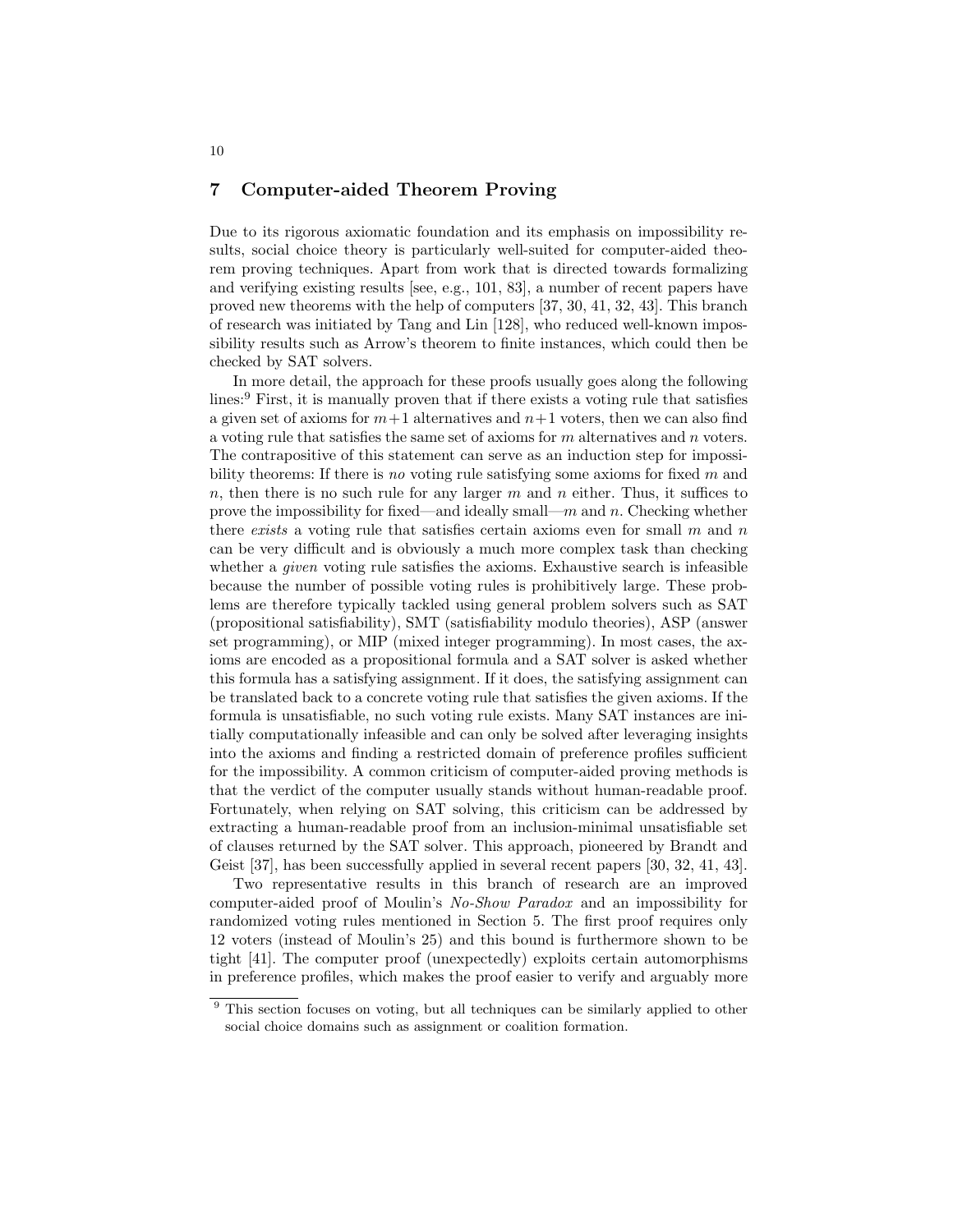elegant than Moulin's proof. The second result shows the incompatibility of SDefficiency and weak SD-strategyproofness and strengthens a number of previous impossibilities [\[32\]](#page-12-5). Since working with lotteries requires real-valued arithmetic (rather than only Boolean logic), the statement was obtained via an SMT solver. The resulting proof is rather complex and difficult to verify for humans. It was therefore translated back into a proof in higher-order logic, which was in turn verified via the interactive theorem prover Isabelle/HOL.<sup>[10](#page-10-5)</sup>

An important benefit of the described approach is its universality and flexibility. As soon as a problem has been formalized, it is straightforward to adapt individual axioms or alter the encoding so that related problems can be solved, too. For a more comprehensive account of computed-aided theorem proving in social choice theory, the reader is referred to the survey by Geist and Peters [\[81\]](#page-15-17).

## 8 Further Reading

There are various excellent sources that extensively cover the existing literature, most notably the Handbook of Computational Social Choice [\[40\]](#page-12-16) and a recently released book on trends in computational social choice [\[67\]](#page-14-15). Further overviews and introductions were provided by Rothe [\[117\]](#page-17-17), Brandt et al. [\[38\]](#page-12-17), Conitzer [\[53\]](#page-13-17), Faliszewski and Procaccia [\[70\]](#page-14-1), Faliszewski et al. [\[73\]](#page-14-16), and Chevaleyre et al. [\[51\]](#page-13-18).

## Acknowledgements

Haris Aziz is supported by a Julius Career Award. Felix Brandt is supported by the DFG under grant BR 2312/11-1. Edith Elkind and Piotr Skowron are supported by the ERC under grant 639945 (ACCORD). Piotr Skowron is also supported by a Humboldt Research Fellowship for Postdoctoral Researchers. The authors thank Florian Brandl and Dominik Peters for helpful feedback.

### References

- <span id="page-10-2"></span>1. E. Anshelevich and J. Postl. Randomized social choice functions under metric preferences. Journal of AI Research, 58:797–827, 2017.
- <span id="page-10-0"></span>2. K. J. Arrow. Social Choice and Individual Values. New Haven: Cowles Foundation, 1st edition, 1951.
- <span id="page-10-4"></span>3. S. Athanassoglou and J. Sethuraman. House allocation with fractional endowments. International Journal of Game Theory, 40(3):481–513, 2011.
- <span id="page-10-1"></span>4. H. Aziz. Maximal Recursive Rule: A New Social Decision Scheme. In Proc. of 23nd IJCAI, pages 34–40, 2013.
- <span id="page-10-3"></span>5. H. Aziz and Y. Kasajima. Impossibilities for probabilistic assignment. Social Choice and Welfare, 49(2):255–275, 2017.

<span id="page-10-5"></span> $10$  Unfortunately, the theorems considered in this context are much too complex to be proven directly by higher-order theorem provers.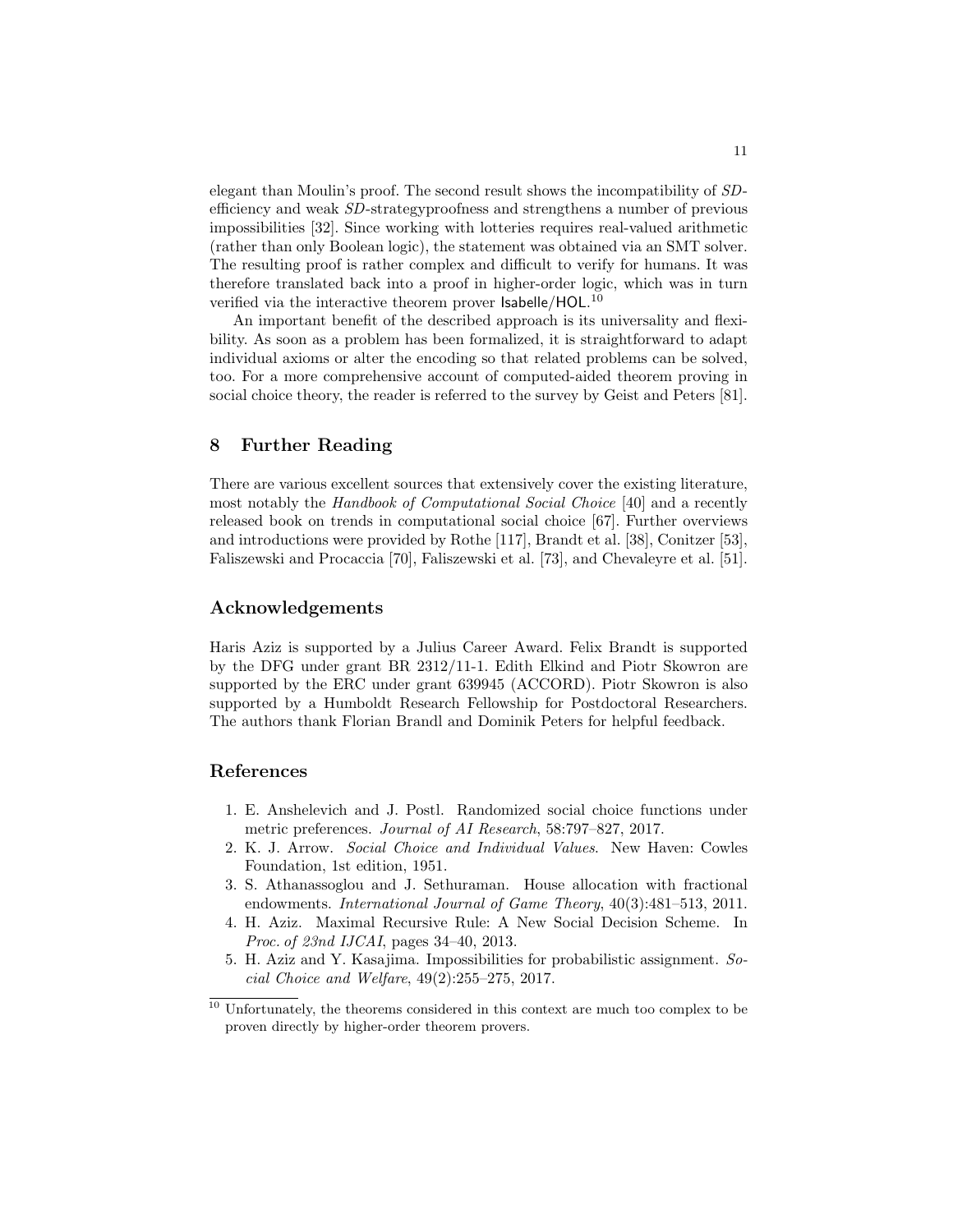- <span id="page-11-1"></span>6. H. Aziz and S. Mackenzie. A discrete and bounded envy-free cake cutting protocol for any number of agents. In Proc. of 57th FOCS, pages 416–427, 2016.
- <span id="page-11-11"></span>7. H. Aziz and J. Mestre. Parametrized algorithms for random serial dictatorship. Mathematical Social Sciences, 72:1–6, 2014.
- <span id="page-11-12"></span>8. H. Aziz and P. Stursberg. A generalization of probabilistic serial to randomized social choice. In Proc. of 28th AAAI, pages 559–565, 2014.
- <span id="page-11-16"></span>9. H. Aziz and C. Ye. Cake cutting algorithms for piecewise constant and piecewise uniform valuations. In Proc. of 10th WINE, pages 1–14, 2014.
- <span id="page-11-10"></span>10. H. Aziz, F. Brandt, and M. Brill. The computational complexity of random serial dictatorship. Economics Letters, 121(3):341–345, 2013.
- <span id="page-11-7"></span>11. H. Aziz, F. Brandt, and M. Brill. On the tradeoff between economic efficiency and strategyproofness in randomized social choice. In Proc. of 12th AAMAS, pages 455–462, 2013.
- <span id="page-11-14"></span>12. H. Aziz, F. Brandt, and P. Stursberg. On popular random assignments. In Proc. of 6th SAGT, pages 183–194, 2013.
- <span id="page-11-8"></span>13. H. Aziz, F. Brandl, and F. Brandt. On the incompatibility of efficiency and strategyproofness in randomized social choice. In Proc. of 28th AAAI, pages 545–551, 2014.
- <span id="page-11-9"></span>14. H. Aziz, F. Brandl, and F. Brandt. Universal Pareto dominance and welfare for plausible utility functions. Journal of Mathematical Economics, 60:123– 133, 2015.
- <span id="page-11-5"></span>15. H. Aziz, S. Gaspers, J. Gudmundsson, S. Mackenzie, N. Mattei, and T. Walsh. Computational aspects of multi-winner approval voting. In Proc. of 14th AAMAS, pages 107–115, 2015.
- <span id="page-11-13"></span>16. H. Aziz, S. Gaspers, S. Mackenzie, N. Mattei, N. Narodytska, and T. Walsh. Manipulating the probabilistic serial rule. In Proc. of 14th AAMAS, pages 1451–1459, 2015.
- <span id="page-11-15"></span>17. H. Aziz, S. Mackenzie, L. Xia, and C. Ye. Ex post efficiency of random assignments. In Proc. of 14th AAMAS, pages 1639–1640, 2015.
- <span id="page-11-17"></span>18. H. Aziz, J. Chen, A. Filos-Ratsikas, S. Mackenzie, and N. Mattei. Egalitarianism of random assignment mechanisms. In Proc. of 15th AAMAS, pages 1267–1268, 2016.
- <span id="page-11-6"></span>19. H. Aziz, M. Brill, V. Conitzer, E. Elkind, R. Freeman, and T. Walsh. Justified representation in approval-based committee voting. Social Choice and Welfare, 48(2):461–485, 2017.
- <span id="page-11-4"></span>20. H. Aziz, E. Elkind, P. Faliszewski, M. Lackner, and P. Skowron. The Condorcet principle for multiwinner elections: From shortlisting to proportionality. In *Proc. of 26th IJCAI*, pages  $84-90$ ,  $2017$ .
- <span id="page-11-2"></span>21. M. A. Ballester and G. Haeringer. A characterization of the single-peaked domain. Social Choice and Welfare, 36(2):305–322, 2011.
- <span id="page-11-3"></span>22. S. Barber`a and D. Coelho. How to choose a non-controversial list with k names. Social Choice and Welfare, 31(1):79–96, 2008.
- <span id="page-11-0"></span>23. J. Bartholdi, III, C. A. Tovey, and M. A. Trick. The computational difficulty of manipulating an election. Social Choice and Welfare, 6(3):227–241, 1989.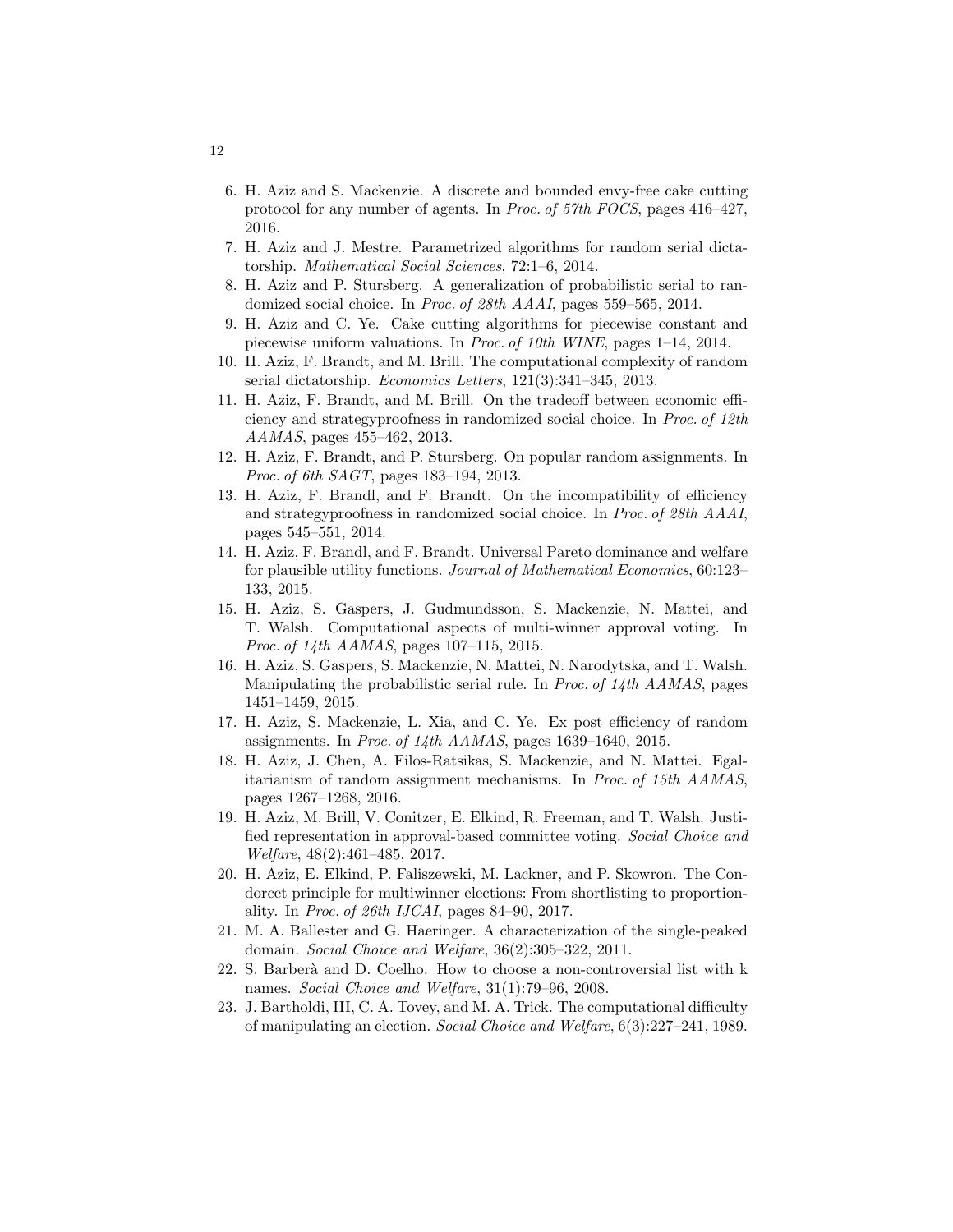- <span id="page-12-2"></span>24. N. Betzler, A. Slinko, and J. Uhlmann. On the computation of fully proportional representation. Journal of AI Research, 47:475–519, 2013.
- <span id="page-12-7"></span>25. E. Birrell and R. Pass. Approximately strategy-proof voting. In Proc. of 22nd IJCAI, pages 67-72, 2011.
- <span id="page-12-0"></span>26. D. Black. On the rationale of group decision-making. Journal of Political Economy, 56(1):23–34, 1948.
- <span id="page-12-11"></span>27. A. Bogomolnaia. Random assignment: Redefining the serial rule. Journal of Economic Theory, 158:308–318, 2015.
- <span id="page-12-10"></span>28. A. Bogomolnaia and E. J. Heo. Probabilistic assignment of objects: Characterizing the serial rule. Journal of Economic Theory, 147:2072–2082, 2012.
- <span id="page-12-9"></span>29. A. Bogomolnaia and H. Moulin. A new solution to the random assignment problem. Journal of Economic Theory, 100(2):295–328, 2001.
- <span id="page-12-14"></span>30. F. Brandl, F. Brandt, C. Geist, and J. Hofbauer. Strategic abstention based on preference extensions: Positive results and computer-generated impossibilities. In Proc. of 24th IJCAI, pages 18–24, 2015.
- <span id="page-12-4"></span>31. F. Brandl, F. Brandt, and J. Hofbauer. Incentives for participation and abstention in probabilistic social choice. In Proc. of 14th AAMAS, pages 1411–1419, 2015.
- <span id="page-12-5"></span>32. F. Brandl, F. Brandt, and C. Geist. Proving the incompatibility of efficiency and strategyproofness via SMT solving. In Proc. of 25th IJCAI, pages 116– 122, 2016.
- <span id="page-12-6"></span>33. F. Brandl, F. Brandt, and H. G. Seedig. Consistent probabilistic social choice. Econometrica, 84(5):1839–1880, 2016.
- <span id="page-12-3"></span>34. F. Brandl, F. Brandt, and W. Suksompong. The impossibility of extending random dictatorship to weak preferences. Economics Letters, 141:44–47, 2016.
- <span id="page-12-12"></span>35. F. Brandl, F. Brandt, and J. Hofbauer. Random assignment with optional participation. In Proc. of 16th AAMAS, pages 326–334, 2017.
- <span id="page-12-8"></span>36. F. Brandt. Rolling the dice: Recent results in probabilistic social choice. In U. Endriss, editor, Trends in Computational Social Choice. AI Access, 2017.
- <span id="page-12-13"></span>37. F. Brandt and C. Geist. Finding strategyproof social choice functions via SAT solving. Journal of Artificial Intelligence Research, 55:565–602, 2016.
- <span id="page-12-17"></span>38. F. Brandt, V. Conitzer, and U. Endriss. Computational social choice. In G. Weiß, editor, Multiagent Systems, pages 213–283. MIT Press, 2nd edition, 2013.
- <span id="page-12-1"></span>39. F. Brandt, M. Brill, E. Hemaspaandra, and L. Hemaspaandra. Bypassing combinatorial protections: Polynomial-time algorithms for single-peaked electorates. Journal of AI Research, 53:439–496, 2015.
- <span id="page-12-16"></span>40. F. Brandt, V. Conitzer, U. Endriss, J. Lang, and A. Procaccia, editors. Handbook of Computational Social Choice. Cambridge University Press, 2016.
- <span id="page-12-15"></span>41. F. Brandt, C. Geist, and D. Peters. Optimal bounds for the no-show paradox via SAT solving. Mathematical Social Sciences, 90:18–27, 2017.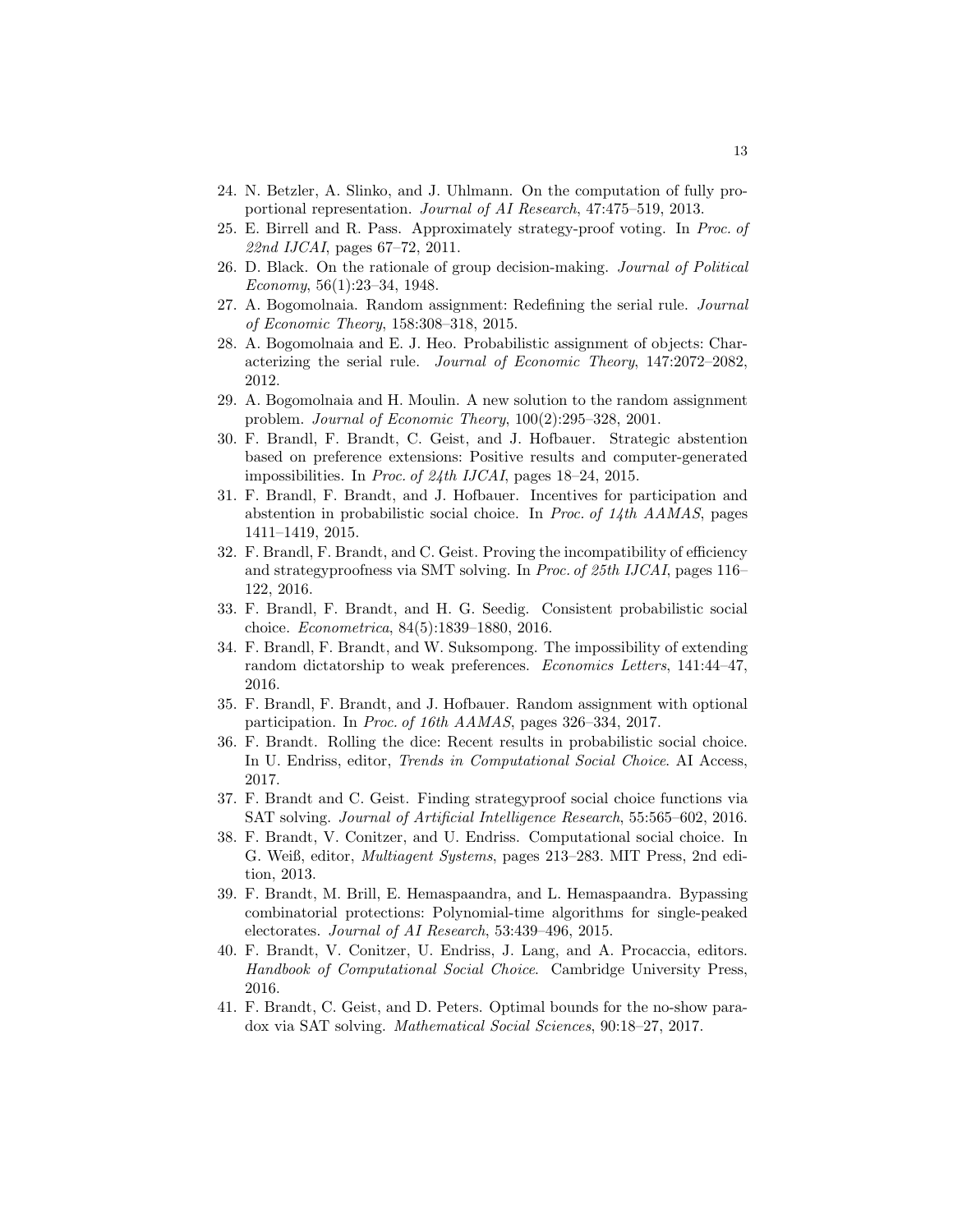- <span id="page-13-15"></span>42. F. Brandt, J. Hofbauer, and M. Suderland. Majority graphs of assignment problems and properties of popular random assignments. In Proc. of 16th AAMAS, pages 335–343, 2017.
- <span id="page-13-16"></span>43. F. Brandt, C. Saile, and C. Stricker. Voting with ties: Strong impossibilities via SAT solving. In Proc. of 17th AAMAS. IFAAMAS, 2018.
- <span id="page-13-5"></span>44. R. Bredereck, J. Chen, and G. J. Woeginger. A characterization of the single-crossing domain. Social Choice and Welfare, 41(1):989–998, 2013.
- <span id="page-13-6"></span>45. R. Bredereck, J. Chen, and G. Woeginger. Are there any nicely structured preference profiles nearby? Mathematical Social Sciences, 79:61–73, 2016.
- <span id="page-13-9"></span>46. M. Brill, J. F. Laslier, and P. Skowron. Multiwinner approval rules as apportionment methods. In Proc. of 31st AAAI, pages 414–420, 2017.
- <span id="page-13-14"></span>47. E. Budish, Y.-K. Che, F. Kojima, and P. Milgrom. Designing random allocation mechanisms: Theory and applications. American Economic Review, 103(2):585–623, 2013.
- <span id="page-13-10"></span>48. J. Byrka and K. Sornat. PTAS for minimax approval voting. In Proc. of 10th WINE, pages 203–217, 2014.
- <span id="page-13-12"></span>49. I. Caragiannis, S. Nath, A. D. Procaccia, and N. Shah. Subset selection via implicit utilitarian voting. Journal of AI Research, 58:123–152, 2017.
- <span id="page-13-8"></span>50. J. R. Chamberlin and P. N. Courant. Representative deliberations and representative decisions: Proportional representation and the Borda rule. The American Political Science Review, 77(3):718–733, 1983.
- <span id="page-13-18"></span>51. Y. Chevaleyre, U. Endriss, J. Lang, and N. Maudet. A short introduction to computational social choice. In Proc. of 33rd SOFSEM, pages 51–69. Springer, 2007.
- <span id="page-13-1"></span>52. V. Conitzer. Eliciting single-peaked preferences using comparison queries. Journal of AI Research, 35:161–191, 2009.
- <span id="page-13-17"></span>53. V. Conitzer. Making decisions based on the preferences of multiple agents. Communications of the ACM, 53(3):84–94, 2010.
- <span id="page-13-13"></span>54. V. Conitzer and T. Sandholm. Universal voting protocol tweaks to make manipulation hard. In Proc. of 18th IJCAI, pages 781–788, 2003.
- <span id="page-13-0"></span>55. V. Conitzer and T. Walsh. Barriers to manipulation in voting. In F. Brandt, V. Conitzer, U. Endriss, J. Lang, and A. D. Procaccia, editors, Handbook of Computational Social Choice. Cambridge University Press, 2016.
- <span id="page-13-2"></span>56. D. Cornaz, L. Galand, and O. Spaajaard. Bounded single-peaked width and proportional representation. In Proc. of 20th ECAI, pages 270–275, 2012.
- <span id="page-13-3"></span>57. D. Cornaz, L. Galand, and O. Spaajaard. Kemeny elections with bounded single-peaked or single-crossing width. In Proc. of 23th IJCAI, pages 76–82, 2013.
- <span id="page-13-7"></span>58. Y. Desmedt and E. Elkind. Equilibria of plurality voting with abstentions. In Proc. of 11th ACM-EC, pages 347–356, 2010.
- <span id="page-13-4"></span>59. J. Doignon and J. Falmagne. A polynomial time algorithm for unidimensional unfolding representations. Journal of Algorithms, 16(2):218–233, 1994.
- <span id="page-13-11"></span>60. E. Elkind and M. Lackner. Structure in dichotomous preferences. In Proc.of 24th IJCAI, pages 2019–2025, 2015.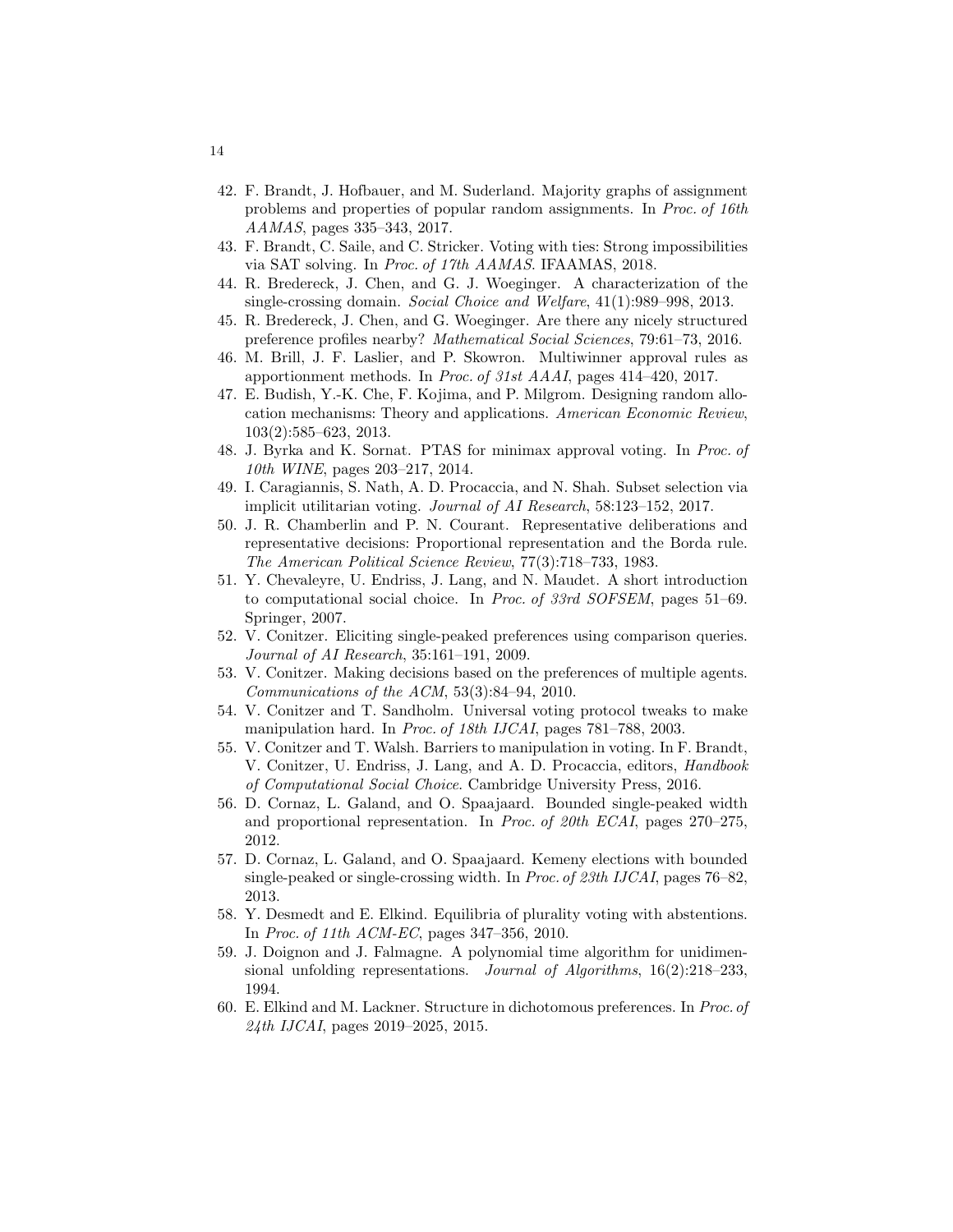- <span id="page-14-11"></span>61. E. Elkind, J. Lang, and A. Saffidine. Condorcet winning sets. Social Choice and Welfare, 44(3):493–517, 2015.
- <span id="page-14-7"></span>62. E. Elkind, E. Markakis, S. Obraztsova, and P. Skowron. Equilibria of plurality voting: Lazy and truth-biased voters. In Proc. of 8th SAGT, pages 110–122, 2015.
- <span id="page-14-8"></span>63. E. Elkind, E. Markakis, S. Obraztsova, and P. Skowron. Complexity of finding equilibria of plurality voting under structured preferences. In Proc. of 15th AAMAS, pages 394–401, 2016.
- <span id="page-14-14"></span>64. E. Elkind, P. Faliszewski, J. Laslier, P. Skowron, A. Slinko, and N. Talmon. What do multiwinner voting rules do? An experiment over the twodimensional Euclidean domain. In *Proc. of 31st AAAI*, pages 494–501, 2017.
- <span id="page-14-10"></span>65. E. Elkind, P. Faliszewski, P. Skowron, and A. Slinko. Properties of multiwinner voting rules. Social Choice and Welfare, 48(3):599–632, 2017.
- <span id="page-14-6"></span>66. E. Elkind, M. Lackner, and D. Peters. Structured preferences. In U. Endriss, editor, Trends in Computational Social Choice. AI Access, 2017.
- <span id="page-14-15"></span>67. U. Endriss, editor. Trends in Computational Social Choice. AI Access, 2017.
- <span id="page-14-9"></span>68. U. Endriss, S. Obraztsova, M. Polukarov, and J. S. Rosenschein. Strategic voting with incomplete information. In Proc. of 25th IJCAI, pages 236–242, 2016.
- <span id="page-14-5"></span>69. G. Erdélyi, M. Lackner, and A. Pfandler. Computational aspects of nearly single-peaked electorates. Journal of AI Research, 58:297–337, 2017.
- <span id="page-14-1"></span>70. P. Faliszewski and A. D. Procaccia. AI's war on manipulation: Are we winning? AI Magazine, 31(4):53–64, 2010.
- <span id="page-14-2"></span>71. P. Faliszewski and J. Rothe. Control and bribery in voting. In F. Brandt, V. Conitzer, U. Endriss, J. Lang, and A. D. Procaccia, editors, Handbook of Computational Social Choice. Cambridge University Press, 2016.
- <span id="page-14-0"></span>72. P. Faliszewski, E. Hemaspaandra, L. Hemaspaandra, and J. Rothe. A richer understanding of the complexity of election systems. In S. Ravi and S. Shukla, editors, Fundamental Problems in Computing: Essays in Honor of Professor Daniel J. Rosenkrantz. Springer, 2009.
- <span id="page-14-16"></span>73. P. Faliszewski, E. Hemaspaandra, and L. Hemaspaandra. Using complexity to protect elections. Communications of the ACM, 53(11):74–82, 2010.
- <span id="page-14-3"></span>74. P. Faliszewski, E. Hemaspaandra, L. Hemaspaandra, and J. Rothe. The shield that never was: Societies with single-peaked preferences are more open to manipulation and control. Information and Computation, 209(2): 89–107, 2011.
- <span id="page-14-4"></span>75. P. Faliszewski, E. Hemaspaandra, and L. A. Hemaspaandra. The complexity of manipulative attacks in nearly single-peaked electorates. Artificial Intelligence, 207:69–99, 2014.
- <span id="page-14-12"></span>76. P. Faliszewski, P. Skowron, A. Slinko, and N. Talmon. Committee scoring rules: Axiomatic classification and hierarchy. In Proc. of 25th IJCAI, pages 250–256, 2016.
- <span id="page-14-13"></span>77. P. Faliszewski, P. Skowron, A. Slinko, and N. Talmon. Multiwinner analogues of the plurality rule: Axiomatic and algorithmic views. In Proc. of 30th AAAI, pages 482–488, 2016.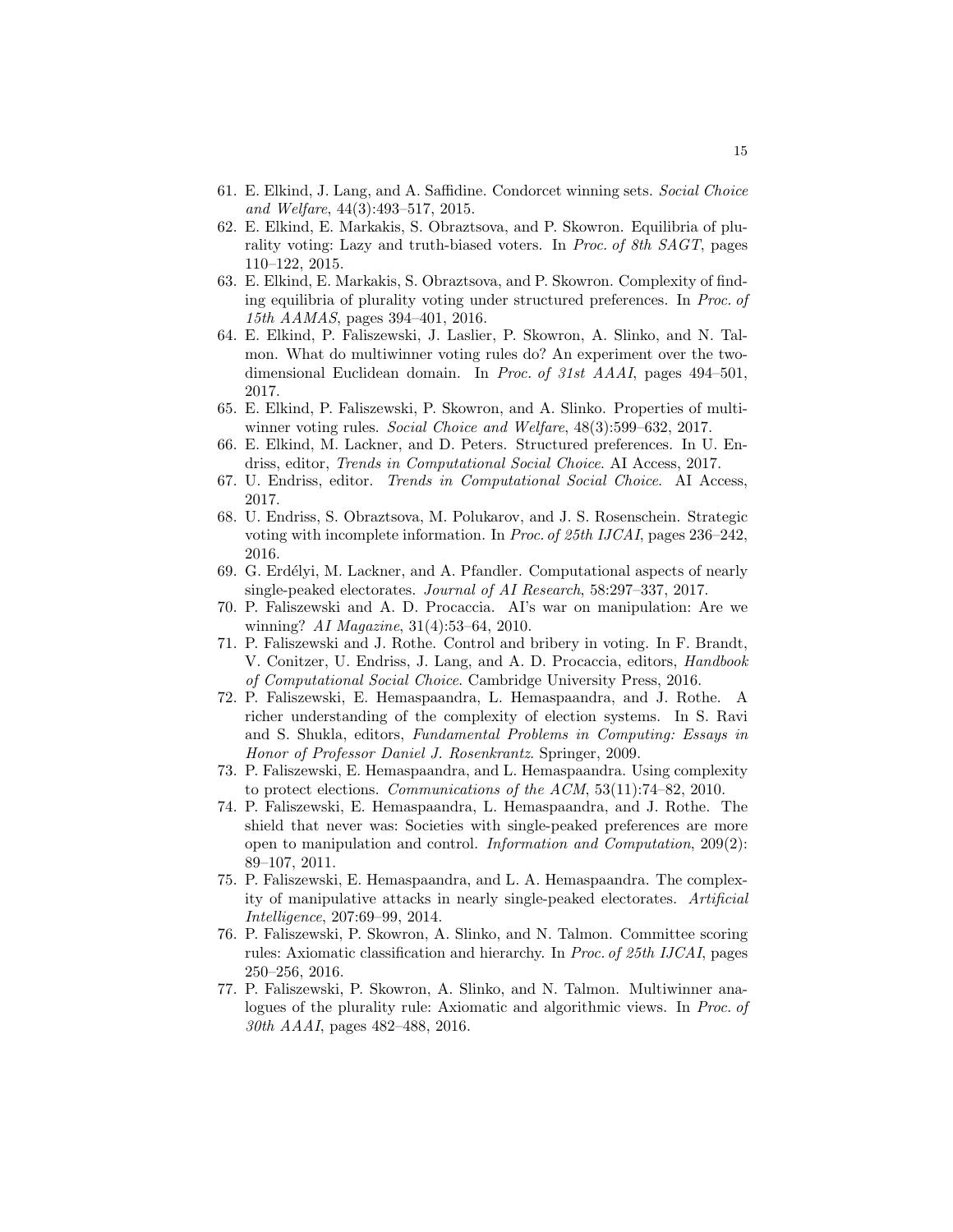- <span id="page-15-8"></span>78. P. Faliszewski, P. Skowron, A. Slinko, and N. Talmon. Multiwinner voting: A new challenge for social choice theory. In U. Endriss, editor, Trends in Computational Social Choice. AI Access, 2017.
- <span id="page-15-13"></span>79. A. Filos-Ratsikas, S. K. S. Frederiksen, and J. Zhang. Social welfare in onesided matchings: Random priority and beyond. In Proc. of 7th International Symposium on Algorithmic Game Theory (SAGT), pages 1–12, 2014.
- <span id="page-15-5"></span>80. W. V. Gehrlein. The Condorcet criterion and committee selection. Mathematical Social Sciences, 10(3):199–209, 1985.
- <span id="page-15-17"></span>81. C. Geist and D. Peters. Computer-aided methods for social choice theory. In U. Endriss, editor, Trends in Computational Social Choice. AI Access, 2017.
- <span id="page-15-1"></span>82. A. Gibbard. Manipulation of voting schemes: A general result. Economet $rica, 41(4): 587-601, 1973.$
- <span id="page-15-16"></span>83. U. Grandi and U. Endriss. First-order logic formalisation of impossibility theorems in preference aggregation. Journal of Philosophical Logic, 42(4): 595–618, 2013.
- <span id="page-15-3"></span>84. U. Grandi, A. Loreggia, F. Rossi, K. B. Venable, and T. Walsh. Restricted manipulation in iterative voting: Condorcet efficiency and Borda score. In Proc. of 3rd ADT, pages 181–192, 2013.
- <span id="page-15-0"></span>85. E. Hemaspaandra, H. Spakowski, and J. Vogel. The complexity of Kemeny elections. Theoretical Computer Science, 349(3):382–391, 2005.
- <span id="page-15-11"></span>86. E. J. Heo. Probabilistic assignment with multiple demands: A generalization of the serial rule and and its characterization. Journal of Mathematical Economics, 54:40–47, 2014.
- <span id="page-15-14"></span>87. H. Hosseini, K. Larson, and R. Cohen. Investigating the characteristics of one-sided matching mechanisms. In Proc. of 15th AAMAS, pages 1443– 1444, 2016.
- <span id="page-15-9"></span>88. A.-K. Katta and J. Sethuraman. A solution to the random assignment problem on the full preference domain. Journal of Economic Theory, 131  $(1):231-250, 2006.$
- <span id="page-15-12"></span>89. T. Kavitha, J. Mestre, and M. Nasre. Popular mixed matchings. Theoretical Computer Science, 412(24):2679–2690, 2011.
- <span id="page-15-15"></span>90. O. Kesten and U. Unver. A theory of school choice lotteries. Theoretical Economics, pages 543–595, 2015.
- <span id="page-15-10"></span>91. F. Kojima. Random assignment of multiple indivisible objects. Mathematical Social Sciences, 57(1):134–142, 2009.
- <span id="page-15-6"></span>92. R. LeGrand, E. Markakis, and A. Mehta. Some results on approximating the minimax solution in approval voting. In Proc. of 6th AAMAS, pages 1193–1195, 2007.
- <span id="page-15-4"></span>93. O. Lev and J. S. Rosenschein. Convergence of iterative scoring rules. Journal of AI Research, 57:573–591, 2016.
- <span id="page-15-7"></span>94. T. Lu and C. Boutilier. Budgeted social choice: From consensus to personalized decision making. In Proc. of 22nd IJCAI, pages 280–286, 2011.
- <span id="page-15-2"></span>95. K. Magiera and P. Faliszewski. How hard is control in single-crossing elections? In Proc. of 21st ECAI, pages 579–584, 2014.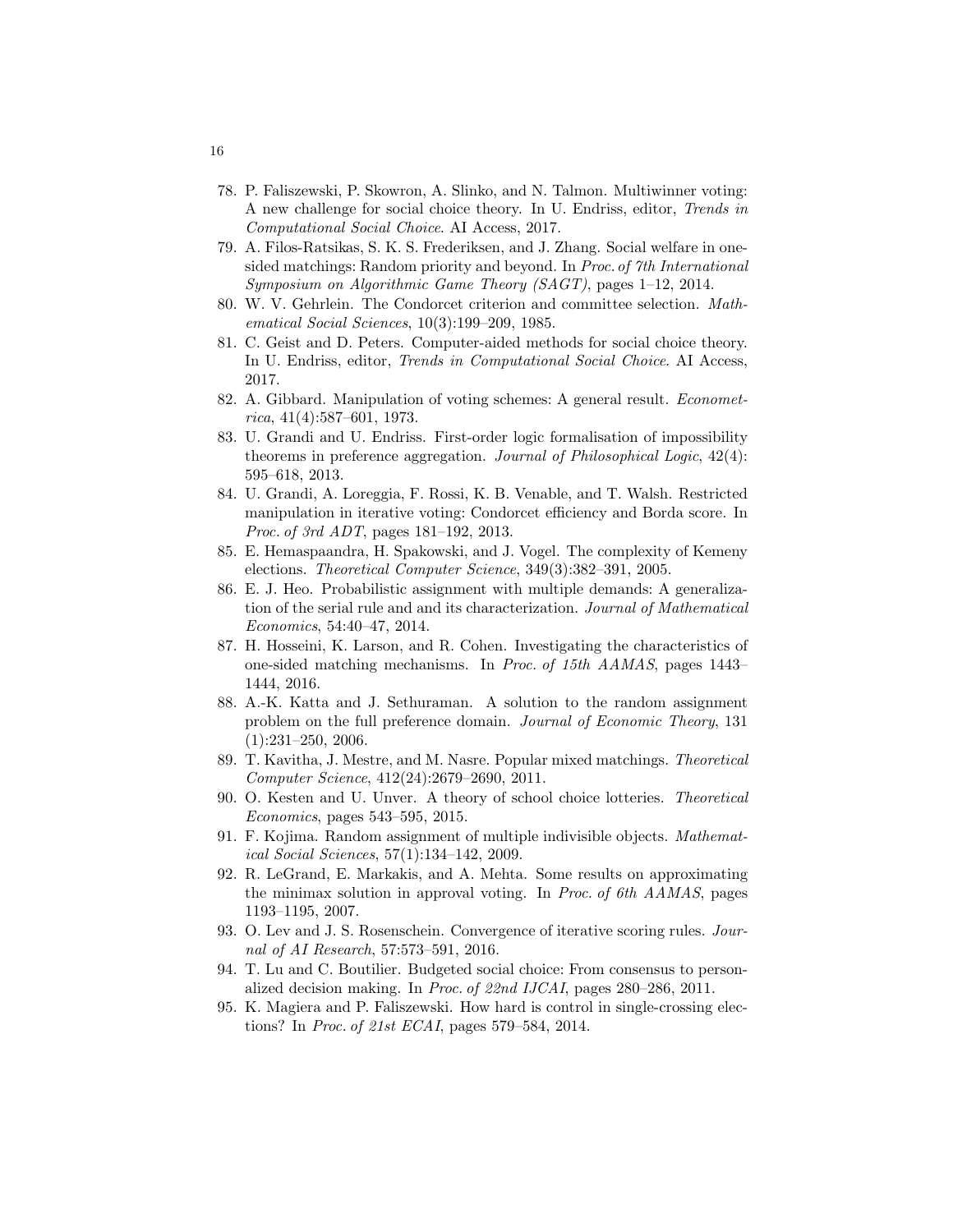- <span id="page-16-11"></span>96. R. Meir. Iterative voting. In U. Endriss, editor, Trends in Computational Social Choice. AI Access, 2017.
- <span id="page-16-6"></span>97. R. Meir, M. Polukarov, J. S. Rosenschein, and N. R. Jennings. Convergence to equilibria in plurality voting. In Proc. of 24th AAAI, pages 823–828, 2010.
- <span id="page-16-8"></span>98. R. Meir, O. Lev, and J. S. Rosenschein. A local-dominance theory of voting equilibria. In Proc. of 15th  $ACM-EC$ , pages 313-330, 2014.
- <span id="page-16-17"></span>99. T. Mennle and S. Seuken. An axiomatic approach to characterizing and relaxing strategyproofness of one-sided matching mechanisms. In Proc. of 15th ACM-EC, pages 37–38, 2014.
- <span id="page-16-0"></span>100. H. Moulin. On strategy-proofness and single peakedness. Public Choice, 35(4):437–455, 1980.
- <span id="page-16-18"></span>101. T. Nipkow. Social choice theory in HOL: Arrow and Gibbard-Satterthwaite. Journal of Automated Reasoning, 43:289–304, 2009.
- <span id="page-16-15"></span>102. S. Obraztsova and E. Elkind. On the complexity of voting manipulation under randomized tie-breaking. In Proc. of 22nd IJCAI, pages 319–324, 2011.
- <span id="page-16-4"></span>103. S. Obraztsova, E. Markakis, and D. R. M. Thomson. Plurality voting with truth-biased agents. In Proc. of 6th SAGT, pages 26–37, 2014.
- <span id="page-16-7"></span>104. S. Obraztsova, O. Lev, E. Markakis, Z. Rabinovich, and J. S. Rosenschein. Beyond plurality: Truth-bias in binary scoring rules. In Proc. of 14th AA-MAS, pages 1733–1734, 2015.
- <span id="page-16-9"></span>105. S. Obraztsova, E. Markakis, M. Polukarov, Z. Rabinovich, and N. R. Jennings. On the convergence of iterative voting: How restrictive should restricted dynamics be? In Proc. of 29th AAAI, pages 993–999, 2015.
- <span id="page-16-5"></span>106. S. Obraztsova, Z. Rabinovich, E. Elkind, M. Polukarov, and N. R. Jennings. Trembling hand equilibria of plurality voting. In Proc. of 25th IJCAI, pages 440–446, 2016.
- <span id="page-16-3"></span>107. D. Peters. Recognising multidimensional Euclidean preferences. In Proc. of 31st AAAI, pages 642–648, 2017.
- <span id="page-16-14"></span>108. D. Peters. Single-peakedness and total unimodularity: New polynomialtime algorithms for multi-winner elections. In Proc. of 32nd AAAI, 2018.
- <span id="page-16-1"></span>109. D. Peters and E. Elkind. Preferences single-peaked on nice trees. In Proc. of 30th AAAI, pages 594–600, 2016.
- <span id="page-16-2"></span>110. D. Peters and M. Lackner. Preferences single-peaked on a circle. In Proc. of 31st AAAI, pages 649–655, 2017.
- <span id="page-16-16"></span>111. A. D. Procaccia. Can approximation circumvent Gibbard-Satterthwaite? In Proc. of 24th AAAI, pages 836–841, 2010.
- <span id="page-16-13"></span>112. A. D. Procaccia, J. S. Rosenschein, and A. Zohar. On the complexity of achieving proportional representation. Social Choice and Welfare, 30:353– 362, 2008.
- <span id="page-16-10"></span>113. Z. Rabinovich, S. Obraztsova, O. Lev, E. Markakis, and J. S. Rosenschein. Analysis of equilibria in iterative voting schemes. In Proc. of 29th AAAI, pages 1007–1013, 2015.
- <span id="page-16-12"></span>114. T. C. Ratliff. Some startling inconsistencies when electing committees. Social Choice and Welfare, 21(3):433–454, 2003.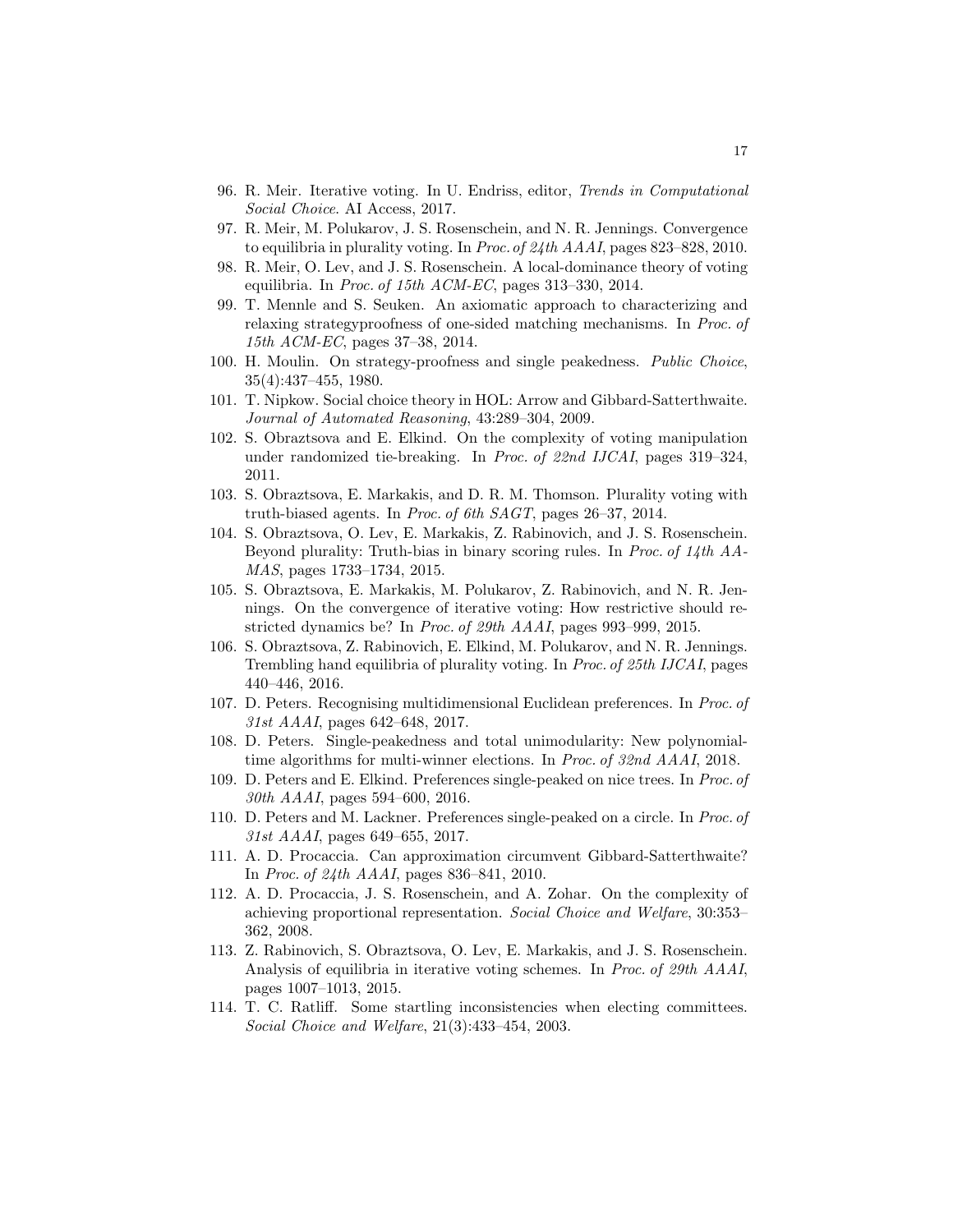- <span id="page-17-5"></span>115. A. Reijngoud and U. Endriss. Voter response to iterated poll information. In Proc. of 11th AAMAS, pages 635–644, 2012.
- <span id="page-17-4"></span>116. R. Reyhani and M. C. Wilson. Best reply dynamics for scoring rules. In Proc. of 20th ECAI, pages 672–677, 2012.
- <span id="page-17-17"></span>117. J. Rothe, editor. Economics and Computation: An Introduction to Algorithmic Game Theory, Computational Social Choice, and Fair Division. Springer, 2015.
- <span id="page-17-13"></span>118. D. Saban and J. Sethuraman. The complexity of computing the random priority allocation matrix. Mathematics of Operations Research, 40(4):1005 –1014, 2015.
- <span id="page-17-8"></span>119. L. Sánchez-Fernández, E. Elkind, M. Lackner, N. Fernández, J. A. Fisteus, P. Basanta Val, and P. Skowron. Proportional justified representation. In Proc. of 31st AAAI, pages 670–676, 2017.
- <span id="page-17-0"></span>120. M. A. Satterthwaite. Strategy-proofness and Arrow's conditions: Existence and correspondence theorems for voting procedures and social welfare functions. Journal of Economic Theory, 10(2):187–217, 1975.
- <span id="page-17-15"></span>121. L. J. Schulman and V. V. Vazirani. Allocation of divisible goods under lexicographic preferences. In Proc. of 35th FSTTCS, pages 543–559, 2015.
- <span id="page-17-12"></span>122. T. C. Service and J. A. Adams. Strategyproof approximations of distance rationalizable voting rules. In Proc. of 11th AAMAS, pages 569–576, 2012.
- <span id="page-17-10"></span>123. P. Skowron. What do we elect committees for? A voting committee model for multi-winner rules. In Proc. of 24th IJCAI, pages 1141–1148, 2015.
- <span id="page-17-7"></span>124. P. Skowron, P. Faliszewski, and A. Slinko. Achieving fully proportional representation: Approximability result. Artificial Intelligence, 222:67–103, 2015.
- <span id="page-17-1"></span>125. P. Skowron, L. Yu, P. Faliszewski, and E. Elkind. The complexity of fully proportional representation for single-crossing electorates. Theoretical Computer Science, 569:43–57, 2015.
- <span id="page-17-6"></span>126. P. Skowron, P. Faliszewski, and J. Lang. Finding a collective set of items: From proportional multirepresentation to group recommendation. Artificial Intelligence, 241:191–216, 2016.
- <span id="page-17-9"></span>127. P. Skowron, P. Faliszewski, and A. Slinko. Axiomatic characterization of committee scoring rules. In Proc. of 6th COMSOC, 2016.
- <span id="page-17-16"></span>128. P. Tang and F. Lin. Computer-aided proofs of Arrow's and other impossibility theorems. Artificial Intelligence, 173(11):1041–1053, 2009.
- <span id="page-17-3"></span>129. D. R. M. Thomson, O. Lev, K. Leyton-Brown, and J. Rosenschein. Empirical analysis of plurality election equilibria. In Proc. of 12th AAMAS, pages 391–398, 2013.
- <span id="page-17-2"></span>130. M. A. Trick. Recognizing single-peaked preferences on a tree. Mathematical Social Sciences, 17(3):329–334, 1989.
- <span id="page-17-14"></span>131. M. U. Unver, O. Kesten, M. Kurino, T. Hashimoto, and D. Hirata. Two ¨ axiomatic approaches to the probabilistic serial mechanism. Theoretical Economics, 9:253–277, 2014.
- <span id="page-17-11"></span>132. T. Walsh and L. Xia. Lot-based voting rules. In Proc. of 11th AAMAS, pages 603–610, 2012.